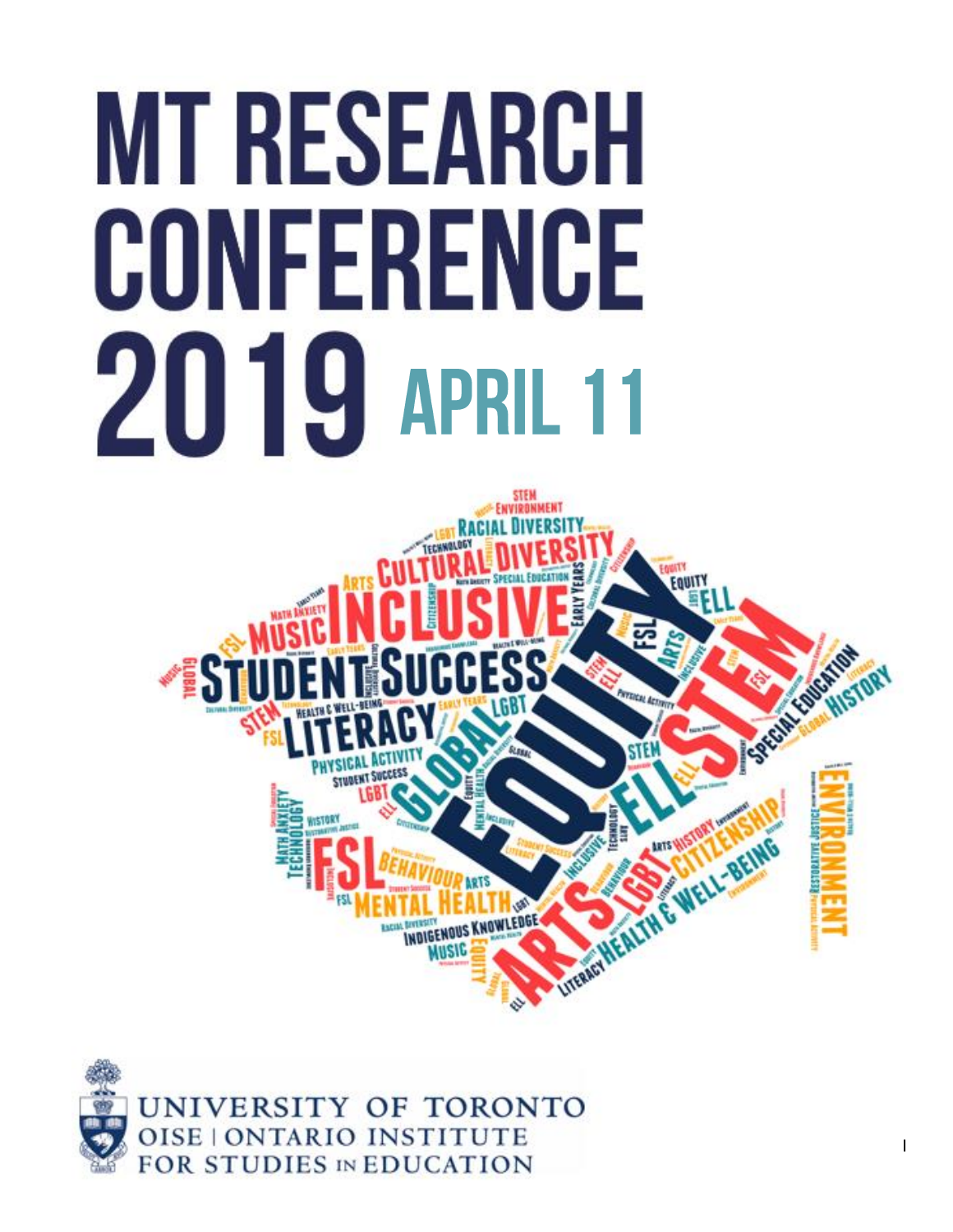# **SCHEDULE**

9:00-9:55 | OISE AUDITORIUM **OPENING PLENARY | YEAR 2S** 10:00-11:55 | BREAKOUT ROOMS **MORNING SESSIONS ALL STUDENTS** MATE **PAPER PRESENTATIONS ROUNDTABLE DISCUSSIONS** P **POSTER PRESENTATIONS** LL. 12:00-2:00 | OISE AUDITORIUM **3-MINUTE RESEARCH TALK COMPETITIO** N FIN **YEAR 1S** 2:00-3:55 | BREAKOUT ROOMS **AFTERNOON SESSIONS ALL STUDENTS PAPER PRESENTATIONS** 

- **ROUNDTABLE DISCUSSIONS**
- **POSTER PRESENTATIONS**

#### 4:00-5:00 | OISE LIBRARY

**RECEPTION | YEAR 2S**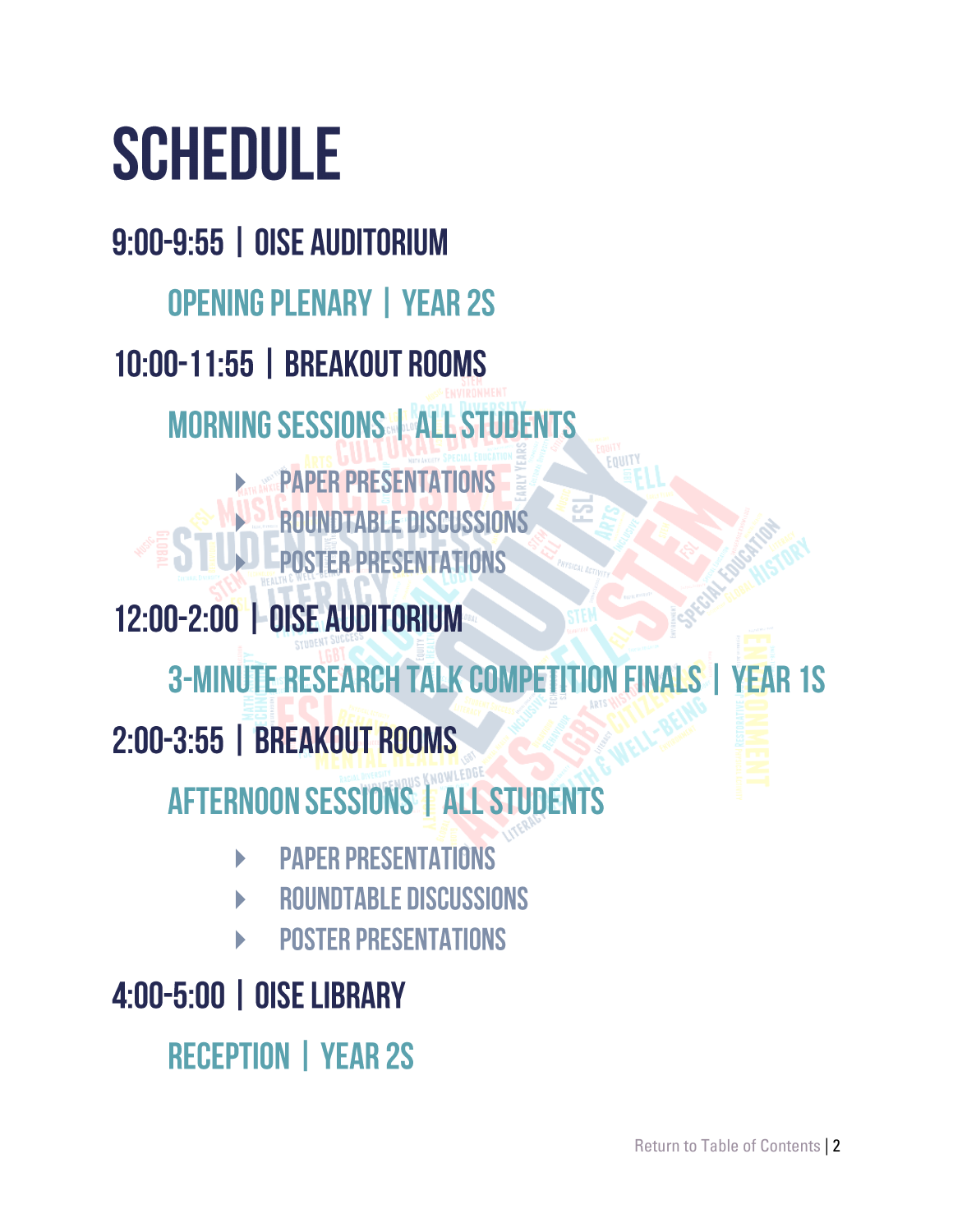## <span id="page-2-0"></span>TABLE OF CONTENTS | Note: Interactive PDF – click titles to go to page

#### **MORNING SESSIONS | PAPER PRESENTATIONS**

| Global Competencies, Citizenship, & Democratic Education                    | 6  |
|-----------------------------------------------------------------------------|----|
| <b>Environmental and Experiential Education</b>                             | 6  |
| <b>Gender &amp; Sexual Equity in Education</b>                              | 7  |
| <b>Health &amp; Physical Education and Learning</b>                         | 7  |
| Literacy and Literature                                                     | 8  |
| Mental Health & Student Well-Being (A)                                      | 8  |
| <b>STEM Education</b>                                                       | 9  |
| <b>Inclusive Education: Cultural and Racial Diversity</b>                   | 9  |
| <b>Mixed Topics</b>                                                         | 10 |
| <b>MORNING SESSIONS   ROUNDTABLES</b>                                       |    |
| Online Learning Environments & Technology Integration in the Classroom      | 11 |
| <b>Supporting ELL Students</b>                                              | 11 |
| LGBTQ+ Education                                                            | 12 |
| Indigenous Knowledges, Policies, and Education                              | 13 |
| <b>Special Education: Supporting Students with Different Learning Needs</b> | 13 |
| <b>DI and Emotional Intelligence</b>                                        | 14 |
| <b>Physical Activity in Education</b>                                       | 14 |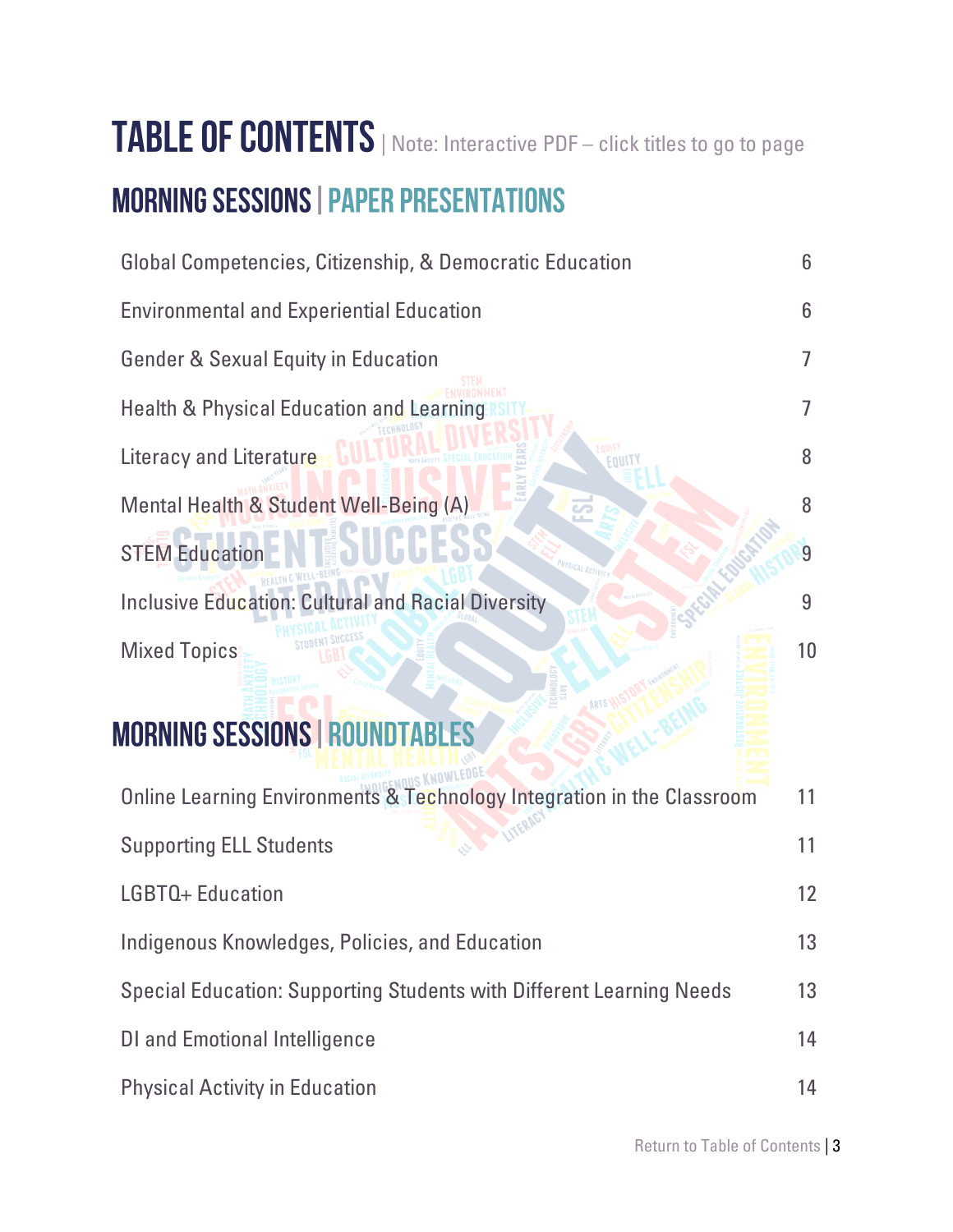| <b>Music Education</b>                                          | 15 |
|-----------------------------------------------------------------|----|
| <b>STEM Education</b>                                           | 16 |
| <b>Math Anxiety</b>                                             | 16 |
| <b>French Language Education</b>                                | 17 |
| <b>Classroom Behaviour and Restorative Justice</b>              | 18 |
| <b>Issues in Education</b>                                      | 18 |
| Literacy & English Literature                                   | 19 |
| <b>MORNING SESSIONS   POST</b>                                  |    |
| <b>Mixed Topics</b>                                             | 20 |
| <b>3-MINUTE RESEARCH TALK COMPETITION FINALS</b>                | 22 |
| <b>AFTERNOON SESSIONS   PAPER PRESENTAT</b><br>ONS              |    |
| Using Arts Education to Support Student Learning and Well-Being | 23 |
| CLA TITERAGY<br><b>Teaching &amp; Learning for Equity</b>       | 23 |
| Incorporating Indigenous Ways of Knowing into the Classroom     | 24 |
| <b>Issues in Education</b>                                      | 24 |
| <b>Math Education</b>                                           | 25 |
| Mental Health & Student Well-Being (B)                          | 25 |
| Language & Learning: Supporting ELL & FSL Students              | 26 |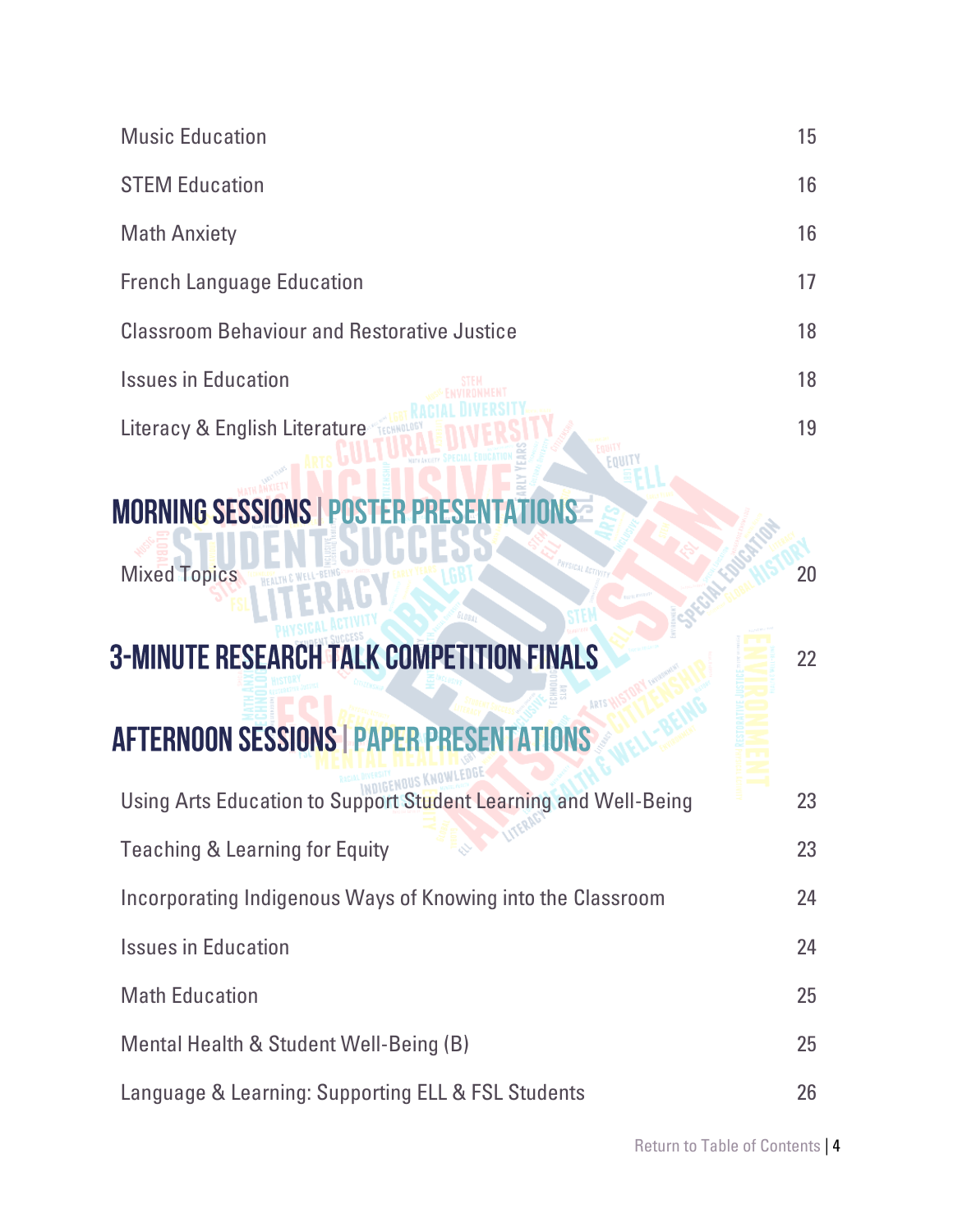| Special Education: Supporting Students with Different Learning Needs | 26 |
|----------------------------------------------------------------------|----|
| Integrating Technology & Coding into the Classroom                   |    |
| <b>Mixed Topics</b>                                                  |    |

#### **AFTERNOON SESSIONS | ROUNDTABLES**

| <b>Gender and Sexual Equity in Education</b>                  | 28 |
|---------------------------------------------------------------|----|
| <b>Inclusive Education: Cultural and Racial Diversity</b>     | 28 |
| <b>Inclusive Education: Teaching in Integrated Classrooms</b> | 29 |
| <b>Mental Health &amp; Student Well-Being</b>                 | 30 |
| Whole-Body Health: Food, nutrition, and brain power           | 31 |
| <b>Environmental, Outdoor and Experiential Education</b>      | 31 |
| <b>Math Education</b>                                         | 32 |
| <b>History Education</b>                                      | 33 |
| <b>Literacy Education</b>                                     | 33 |
| <b>Early Years Education</b>                                  | 34 |
| 21st Century Competencies, Citizenship, and Creativities      | 34 |
| Factors affecting student success and teaching strategies     | 35 |

#### **AFTERNOON SESSIONS | POSTER PRESENTATIONS**

[Mixed Topics](#page-35-0) 36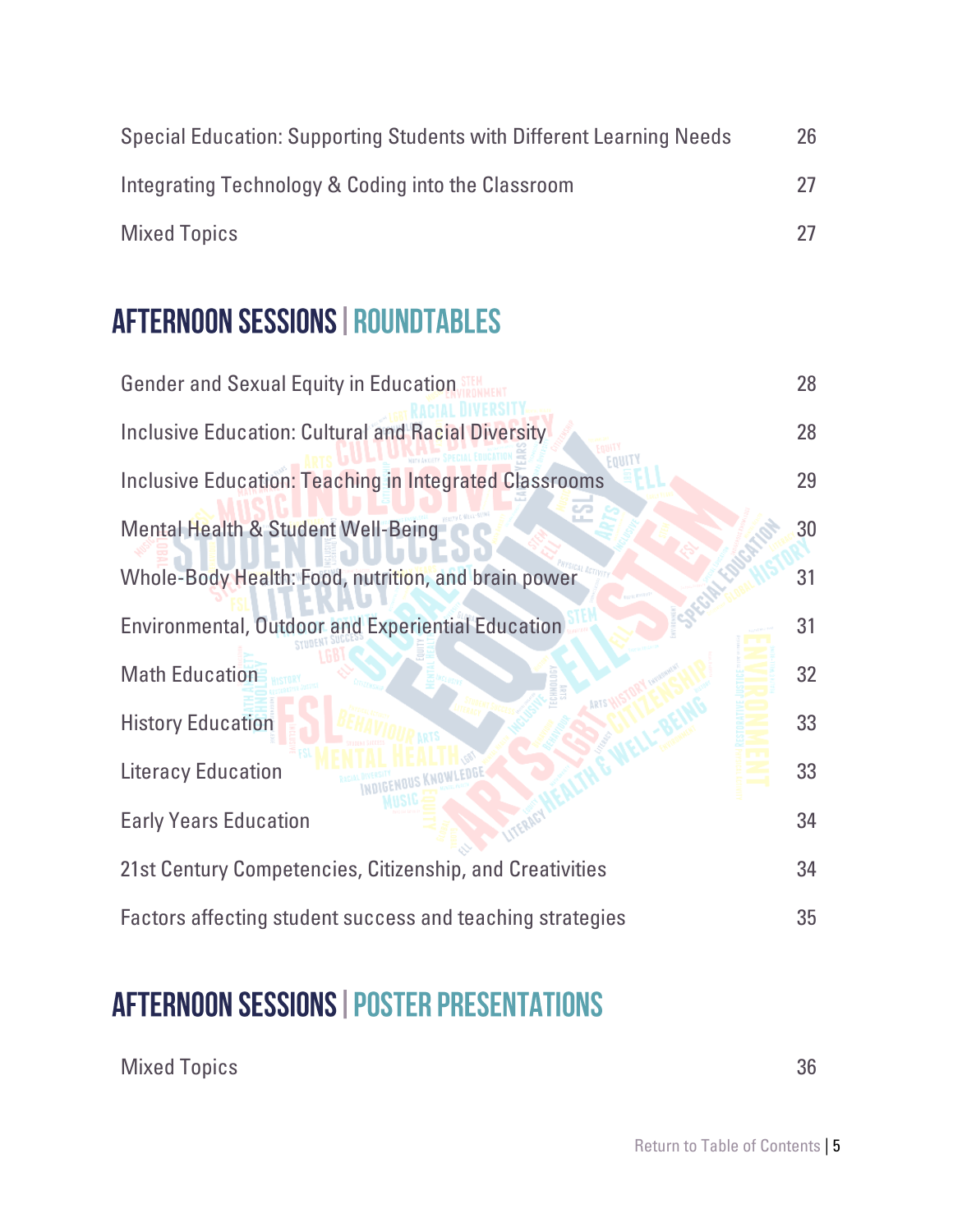#### <span id="page-5-0"></span>Global Competencies, Citizenship, & Democratic Education Chair: John Masciarelli Location: 3-311

<span id="page-5-1"></span>

| <b>Kurt Bartlett</b>                            | <b>Student Voice</b>                                                                                                   |
|-------------------------------------------------|------------------------------------------------------------------------------------------------------------------------|
| Vanessa Snyder-Penner                           | Reading the Other: Evaluating Resources for Teaching<br><b>Multicultural and Global Literature</b>                     |
| Evghenia Mochina                                | The Role of the Teacher in a Self-Paced Classroom                                                                      |
| Alicia Hepburn                                  | Reel Learning: Film as a resource for the development of global<br>competence                                          |
| Simon Bild-Enkin                                | Ask the Student: Student Agency in the Application of<br><b>Accommodations</b>                                         |
| Nicholas Duranleau                              | Re-Designing the School Library: Empowering the 21st Century<br>Learner and Fostering Positive Relationships with STEM |
|                                                 |                                                                                                                        |
| <b>Environmental and Experiential Education</b> |                                                                                                                        |
| <b>Chair: Dick Holland</b>                      | Location: 5-230                                                                                                        |
|                                                 |                                                                                                                        |
| <b>Robin Connolly</b>                           | Teacher Perceptions of the Impact of Horse-human interaction<br>on Teaching and Learning                               |
| Isabella Vitale                                 | Teachers' Perceptions: Highschool Students Motivation in<br><b>Practicing Environmentally Friendly Behaviours</b>      |
| Claire Buechler                                 | <b>Navigating Play-Based Education</b>                                                                                 |
| Sandeep Manku                                   | Modelling Change: Evaluating the WE Schools Program as an<br><b>Elementary Service Learning Framework</b>              |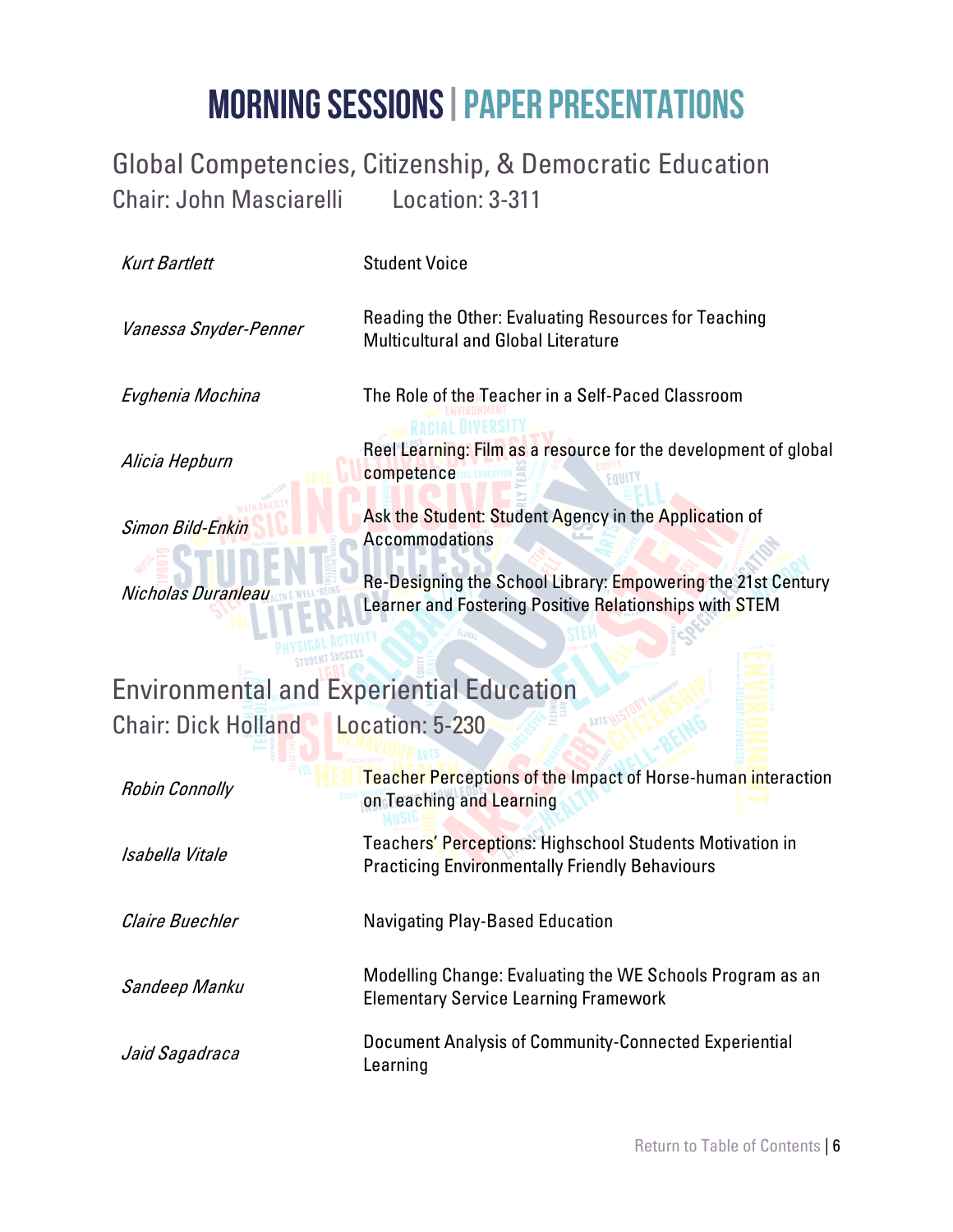<span id="page-6-1"></span><span id="page-6-0"></span>

| <b>Gender &amp; Sexual Equity in Education</b>      |                                                                                                                                                 |
|-----------------------------------------------------|-------------------------------------------------------------------------------------------------------------------------------------------------|
| <b>Chair: Rose Fine-Meyer Location: 5-160</b>       |                                                                                                                                                 |
| Gowsiga Thirunavukkarasu                            | Decoding the Forms of Ethnoculturally Responsive LGBT+<br><b>Student-Educator Allyship</b>                                                      |
| Kayla Deasley                                       | Experiences of women in STEM and their recommendations for<br>educators on encouraging girls in STEM                                            |
| Monica Chrusciak                                    | The tenuous relationship between boys and literacy                                                                                              |
| Jaclyn Hruby                                        | How Women Became (and remain) Voiceless: Female<br><b>Authorship in English Literature Education</b>                                            |
| Dawna Coleman                                       | Guidance Counsellors' Perspectives on Male Attrition in<br><b>Ontario Core French Programs</b>                                                  |
| <b>Health &amp; Physical Education and Learning</b> |                                                                                                                                                 |
| <b>Chair: Carolyn Temertzoglou</b>                  | Location: 5-160                                                                                                                                 |
| Serena De Francesca                                 | 'Leveling the Playing Field': A Qualitative Study of Girls'<br><b>Participation and Representation in Physical Education</b><br><b>Programs</b> |
| Patrick Howey                                       | Informing Classroom Teachers of Effective Daily Physical<br><b>Activity Practices: A Document Analysis</b>                                      |
| Yasmin Owis                                         | Educate, Not Titillate: LGBTQ+ Issues in Sex Education                                                                                          |
| Elizabeth Yee                                       | <b>Teacher Attitudes Towards Physical Activity</b>                                                                                              |
| Gillian Blustein                                    | <b>Impact of Physical Activity on Student Learning</b>                                                                                          |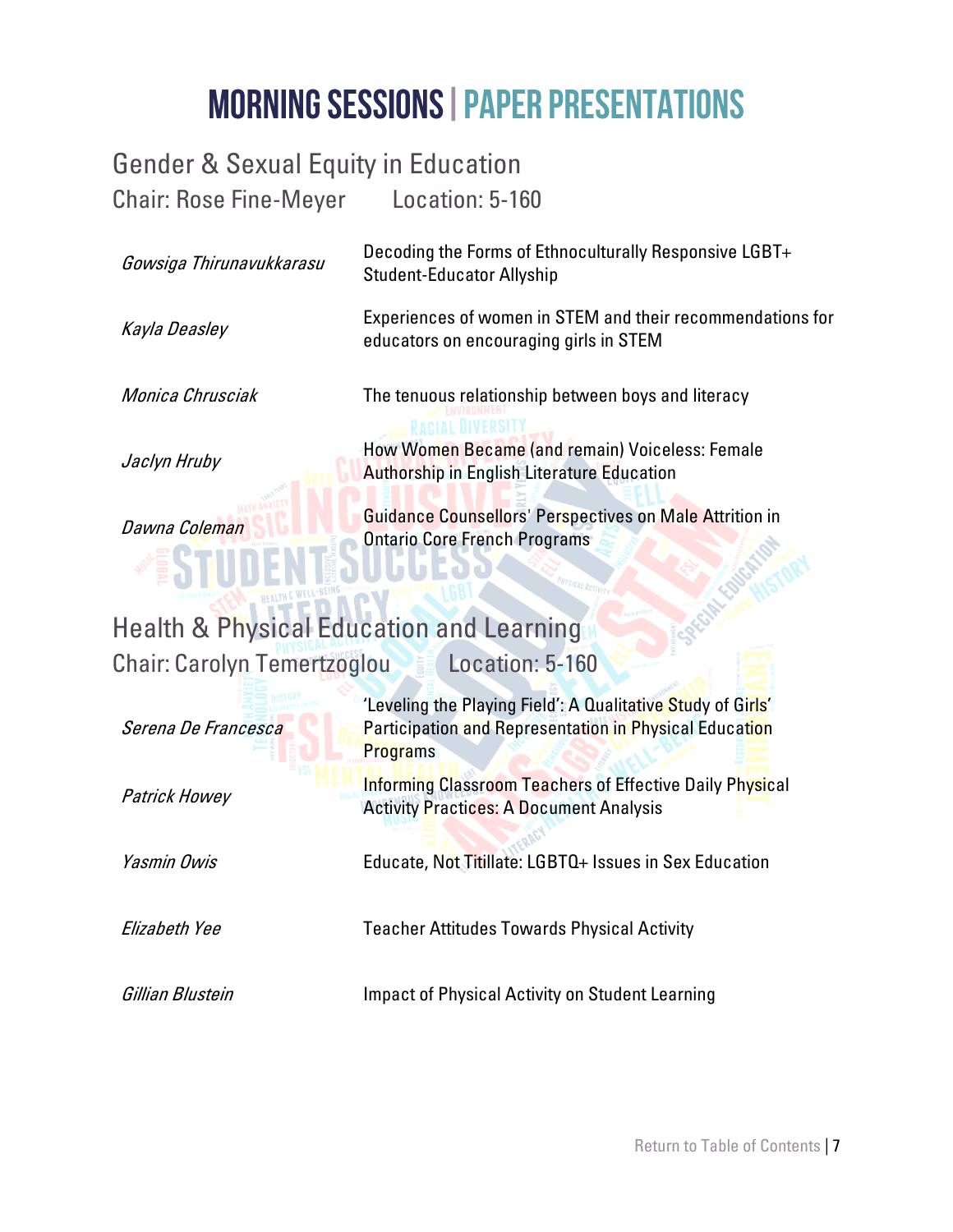<span id="page-7-1"></span><span id="page-7-0"></span>

| <b>Literacy and Literature</b>            |                                                                                                                                                                          |
|-------------------------------------------|--------------------------------------------------------------------------------------------------------------------------------------------------------------------------|
| <b>Chair: Brenda Stein Dzaldov</b>        | Location: 5-240                                                                                                                                                          |
| Lauren Matera                             | Achieving the Goals of Culturally Responsive Pedagogy through<br><b>Canadian Literature in the Secondary English Classroom</b>                                           |
| <b>Richard Prager</b>                     | Making a Game of Speaking and Listening: Dungeons & Dragons<br>in the classroom                                                                                          |
| Aimen Farhat                              | <b>Evolution of Reading Comprehension</b>                                                                                                                                |
| Anjali Pain                               | <b>Teachers' Perceptions of Reading Recovery</b>                                                                                                                         |
| <b>Zoe Chartrand</b>                      | Play-Based Learning and Literacy Skills in Kindergarten                                                                                                                  |
| Kimberley Mcaleese                        | Parental Involvement and Its Impact on Literacy Development in<br>Young Learners: A Call for Parents and Educators to Work<br><b>Together to Support Student Success</b> |
| Mental Health & Student Well-Being (A)    |                                                                                                                                                                          |
| Chair: Agatha-Julia Nemes Location: 8-180 |                                                                                                                                                                          |
| Peter Jakovcic                            | Positive school climate and safe learning environment:<br>Perspective on factors that impact student wellbeing                                                           |
| Sohena Fatima                             | Teachers' <mark>Perceptio</mark> ns on Test Anxiety                                                                                                                      |
| Jacques St-Pierre                         | <b>Teachers Addressing Bullying</b>                                                                                                                                      |
| Luke Lastoria                             | <b>Mindfulness in the Classroom</b>                                                                                                                                      |
| Alana Bordin                              | Teachers' Perspectives Regarding Mindfulness as a Means of<br><b>Supporting Student Emotional Self-Regulation</b>                                                        |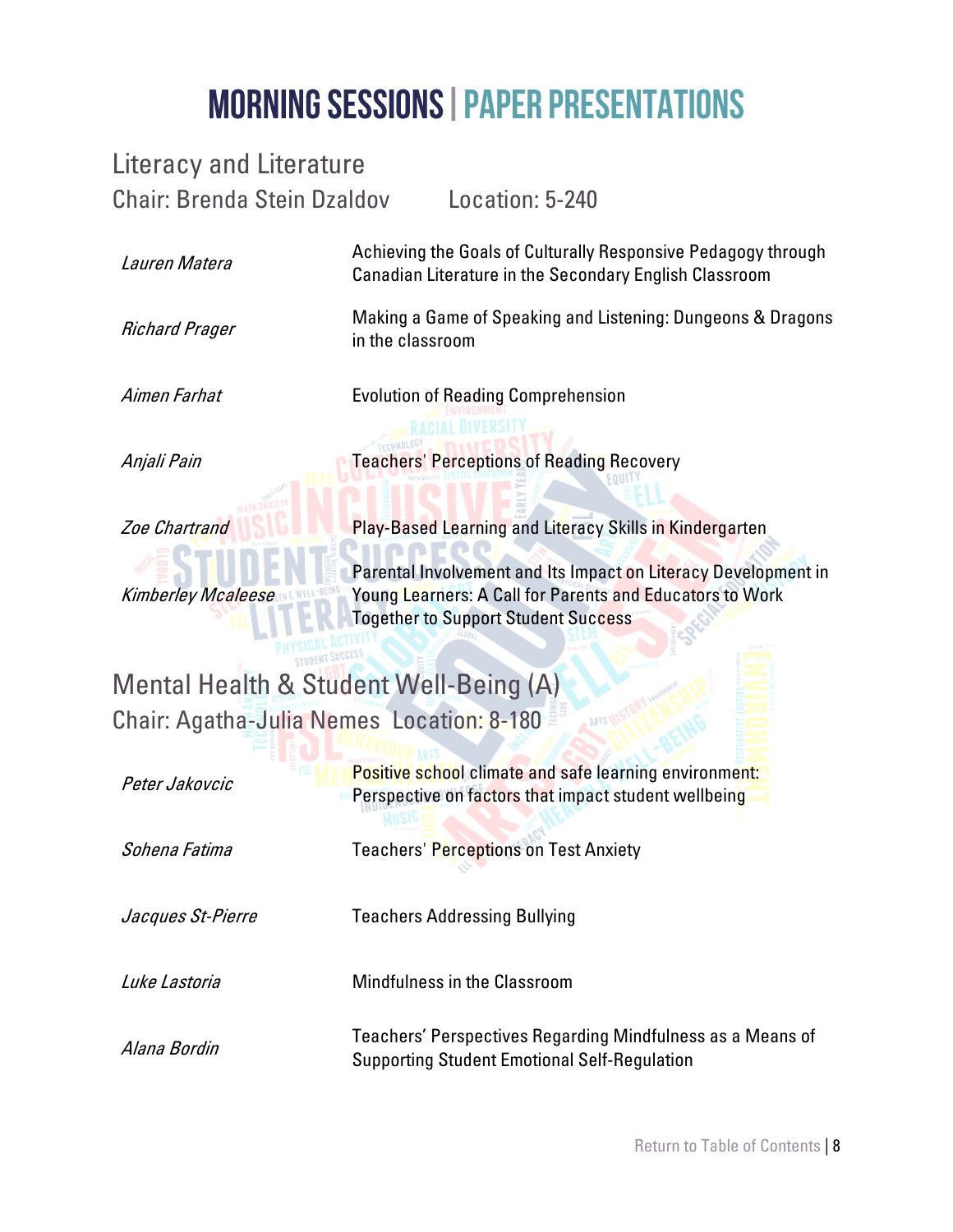#### <span id="page-8-1"></span>Inclusive Education: Cultural & Racial Diversity Chair: Sameena Eidoo Location: 8-200

<span id="page-8-0"></span>

| Vasiliki Tassiopoulos        | <b>Culturally Authentic Texts for Young Adults</b>                                                               |
|------------------------------|------------------------------------------------------------------------------------------------------------------|
| Victoria Carlisle            | Anti-oppressive Shakespeare in Predominantly White<br><b>Classrooms</b>                                          |
| Maya Zapparoli               | Closing the Achievement Gaps Caused by Race in Ontario<br>Schools                                                |
| Amal Ali                     | Disproportionate School Suspension Rates within Ontario<br><b>Schools</b>                                        |
| Zuleikha Albahary            | Is culturally relevant pedagogy effective in reducing the<br>disciplinary infractions imposed on Black Students? |
| Suekyoung Choi               | Examining the portrayal of East Asian youth in popular culture                                                   |
| <b>STEM Education</b>        |                                                                                                                  |
| <b>Chair: Michelle Dubek</b> | Location: 8-280                                                                                                  |
| <b>Matthew Martin</b>        | <b>The Goal of Science Education in Ontario</b>                                                                  |
| Nasim Booloorsaz Mashhadi    | How do teacher educators address equity issues while teaching<br>STEM subjects?                                  |
| <b>Danielle Smith</b>        | Meaningful Motivation: The Efficacy of Storytelling in STEM<br>Education                                         |
| Eva Ho                       | Preparing Pre-service Teachers to Teach STEM: How are<br><b>Educational Institutions Achieving This?</b>         |
| Eric Shore                   | A textbook example of using humor to promote learning in<br>Ontario physics classrooms?                          |
| <b>Yusuk Kim</b>             | <b>Teacher Impact on Student Career Choices in STEM</b>                                                          |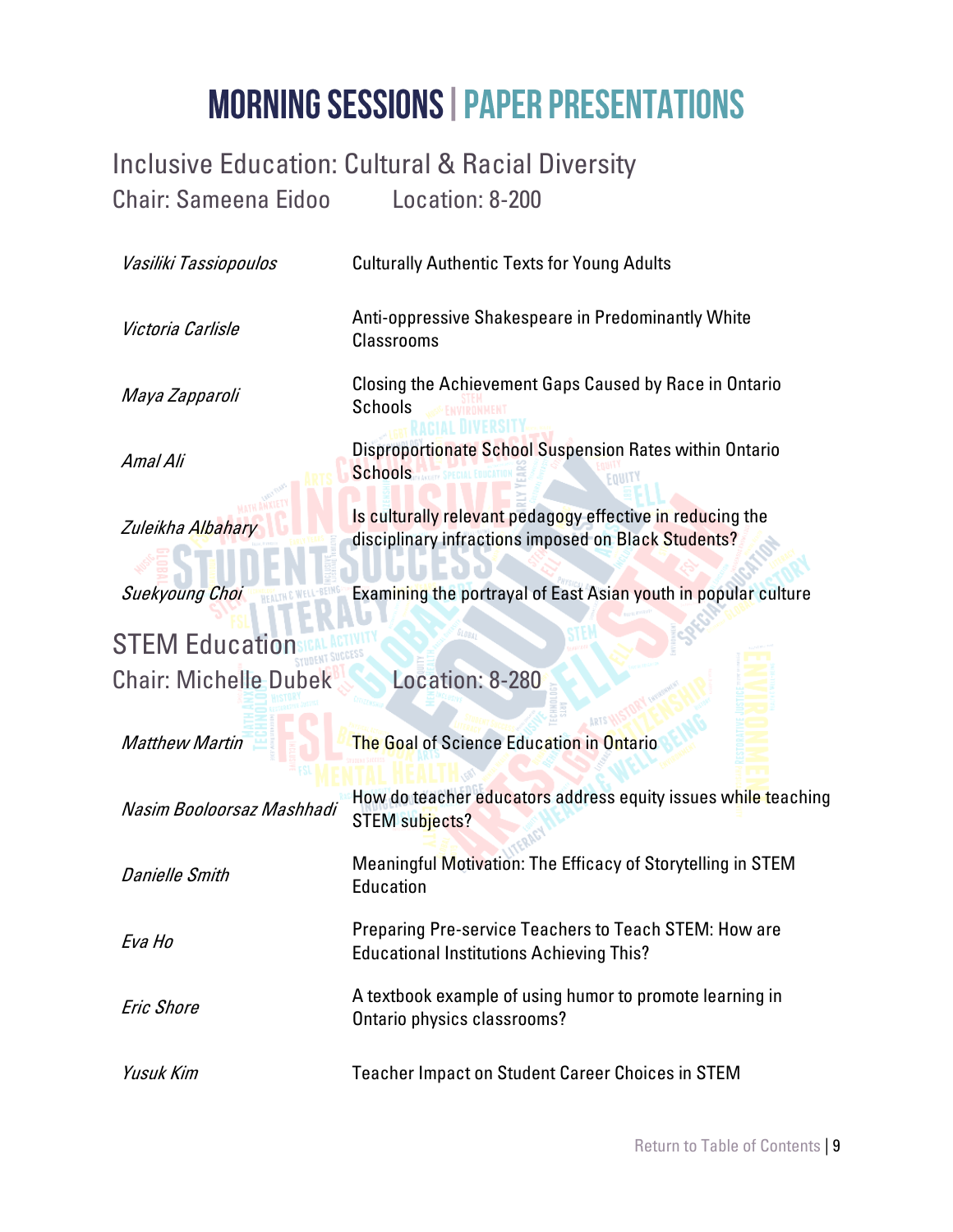<span id="page-9-0"></span>Mixed Topics Chair: Cristina Guerrero Location: Labs 1&2

Matthew Nicholas Kinasz

Jina Gill

Tuv-Yah Elion-Jourard

Sunmin Lee

Rebecca Denise Lim

Culturally Responsive Pedagogy: The Role of Teacher Education Programs in Creating Culturally Responsive Teachers

**EQUITY** 

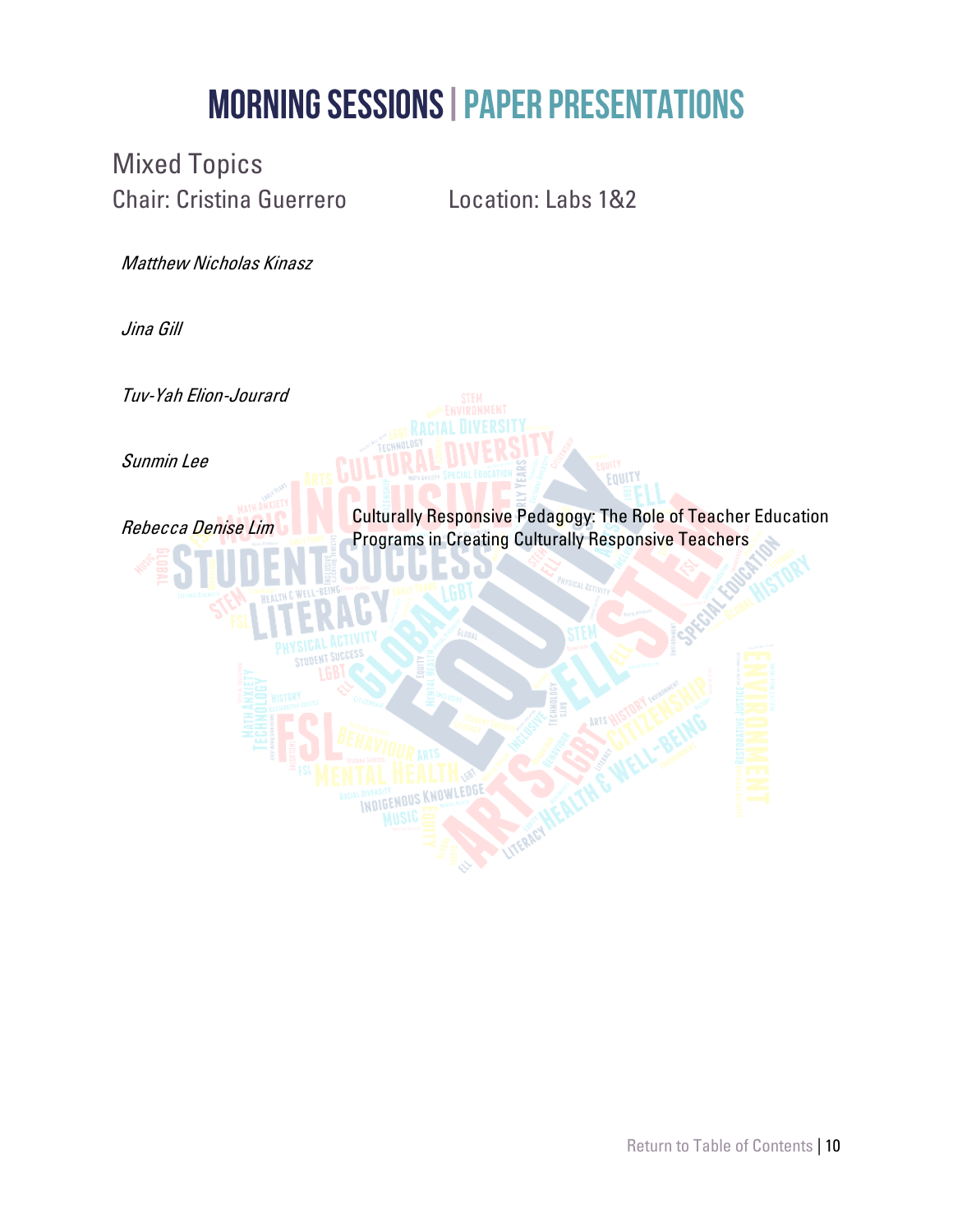<span id="page-10-0"></span>Online Learning Environments & Technology Integration in the Classroom Chair: Rebecca Hughes Location: 2-286

<span id="page-10-1"></span>

| Haleigh Brody                       | The Flipped Classroom Model: Supporting Students with Special<br><b>Needs</b>                                            |
|-------------------------------------|--------------------------------------------------------------------------------------------------------------------------|
| Jennifer Kerwood                    | The Correlation Between Research and Pedagogy- Course<br>Design, Content, and Implementation in Online Education         |
| <b>Richard Huynh</b>                | Game-based learning and Gamification in the classroom                                                                    |
| Stefania Diaz                       | FA UNI<br><b>Millennial Teachers</b>                                                                                     |
| Jenna Marinucci                     | Teacher Professional Development in Ontario: A proposition for<br>21st century teachers to become 21st century learners  |
| Nadia Najeeb                        | Elementary school teachers' perceptions about the benefits and<br>problems associated with electronic book reading       |
|                                     |                                                                                                                          |
| Samantha Krystantos                 | Mobile Mindfulness Applications (Apps) for Students with ADHD                                                            |
|                                     |                                                                                                                          |
| <b>Supporting ELL Students MOUS</b> |                                                                                                                          |
| <b>Chair: Paula Markus</b>          | Location: 2-214                                                                                                          |
| Joyce Ma                            | The Struggle of Comprehension: The Restriction Placed on<br>English Language Learners by the Ontario Language Curriculum |
| Iga de Beer                         | Pre-service teachers' feelings of confidence in terms of<br>teaching ELLs                                                |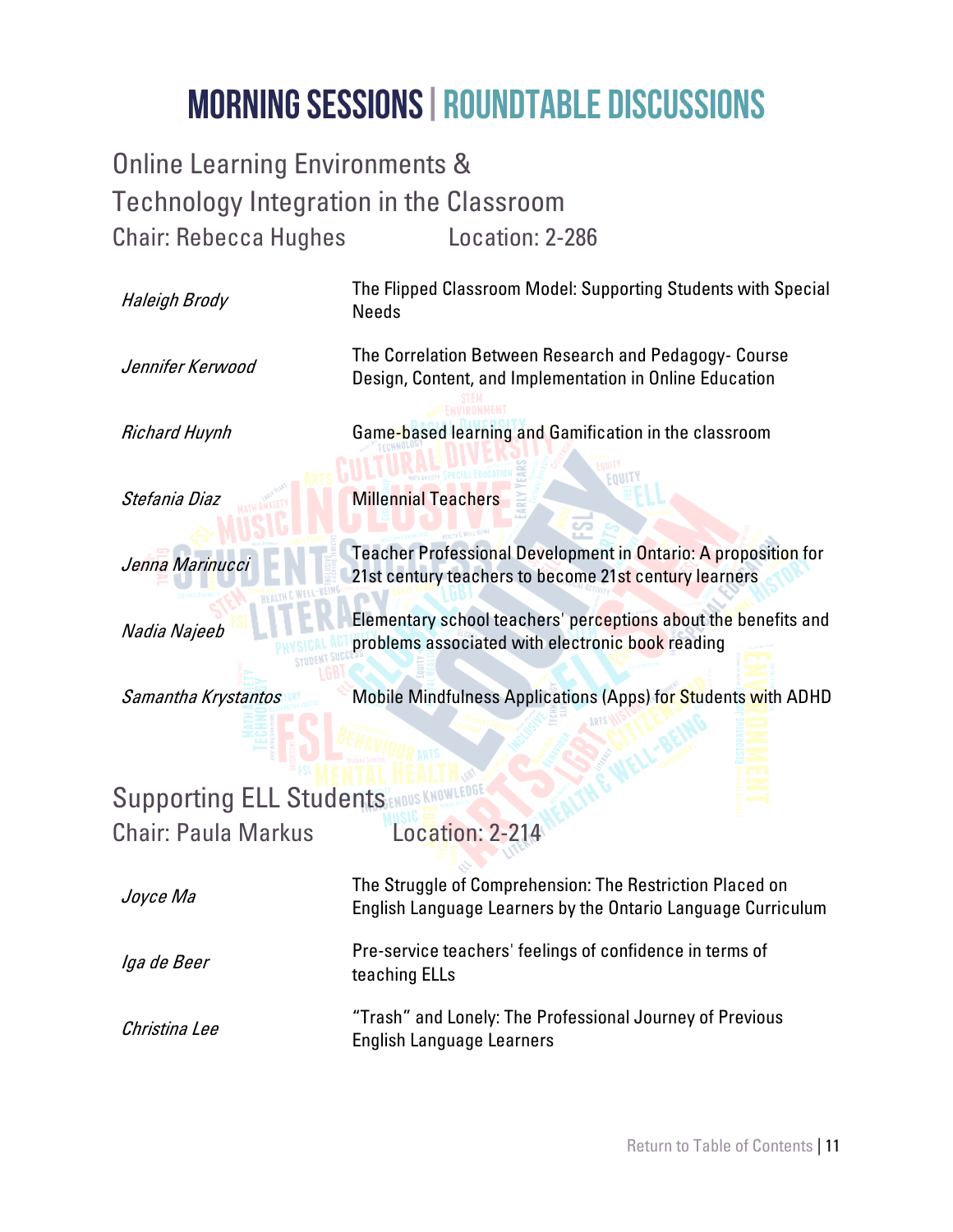<span id="page-11-0"></span>

| Mina Hong                    | How can teachers develop positive attitude toward creating safe<br>learning environment for ELLs?                                                                               |
|------------------------------|---------------------------------------------------------------------------------------------------------------------------------------------------------------------------------|
| Rebecca Murphy               | Supporting the Well-Being of English Language Learners in<br>Mainstream English Classrooms in Ontario                                                                           |
| Yoomi Oh                     | The efficacy of the textbook, Nelson Biology 11, for ELL students<br>studying high school biology                                                                               |
| Fiona McDonald               | Teacher pathways to asset-based ESL teaching practices                                                                                                                          |
| Anneliese Belder             | Exploring the ways in which the OSSLT might be modified in<br>order to best support students with unique cultural and linguistic<br>needs.                                      |
| Daneeta Jacob                | <b>Educators Supporting Immigrant Parental Involvement of those</b><br>with a Limited Proficiency in English in South Asian and East<br><b>Asian Communities</b>                |
| <b>Shannon Nguyen</b>        | Support for English Language Learner Well-Being in Elementary<br><b>Education Policy Documents</b>                                                                              |
| <b>LGBTQ+ Education</b>      |                                                                                                                                                                                 |
|                              |                                                                                                                                                                                 |
| <b>Chair: Veronica Ellis</b> | Location: 3-312                                                                                                                                                                 |
| Stephanie Fitzpatrick        | LGBTQ+ Inclusion in Teacher Pedagogical Practices                                                                                                                               |
| Ashley Belluomini            | Integrating LGBTQ inclusive education in Ontario Catholic<br>Schools<br>$\mathbb{F}_{\infty}$<br>- 7                                                                            |
| Bianca Bilics                | <b>Teacher Candidate Preparedness by an Ontario Teacher</b><br>Education Program in Fostering the Safety, Inclusion, and Equity<br>of LGBTQ+ Students in Ontario Public Schools |
| Hannah Pashkovsky            | GSA Teacher Advisors and their work with diverse LGBTQ+<br>students                                                                                                             |
| Carmen Tang                  | Representation of LGBTQ+ Children in Picture Books                                                                                                                              |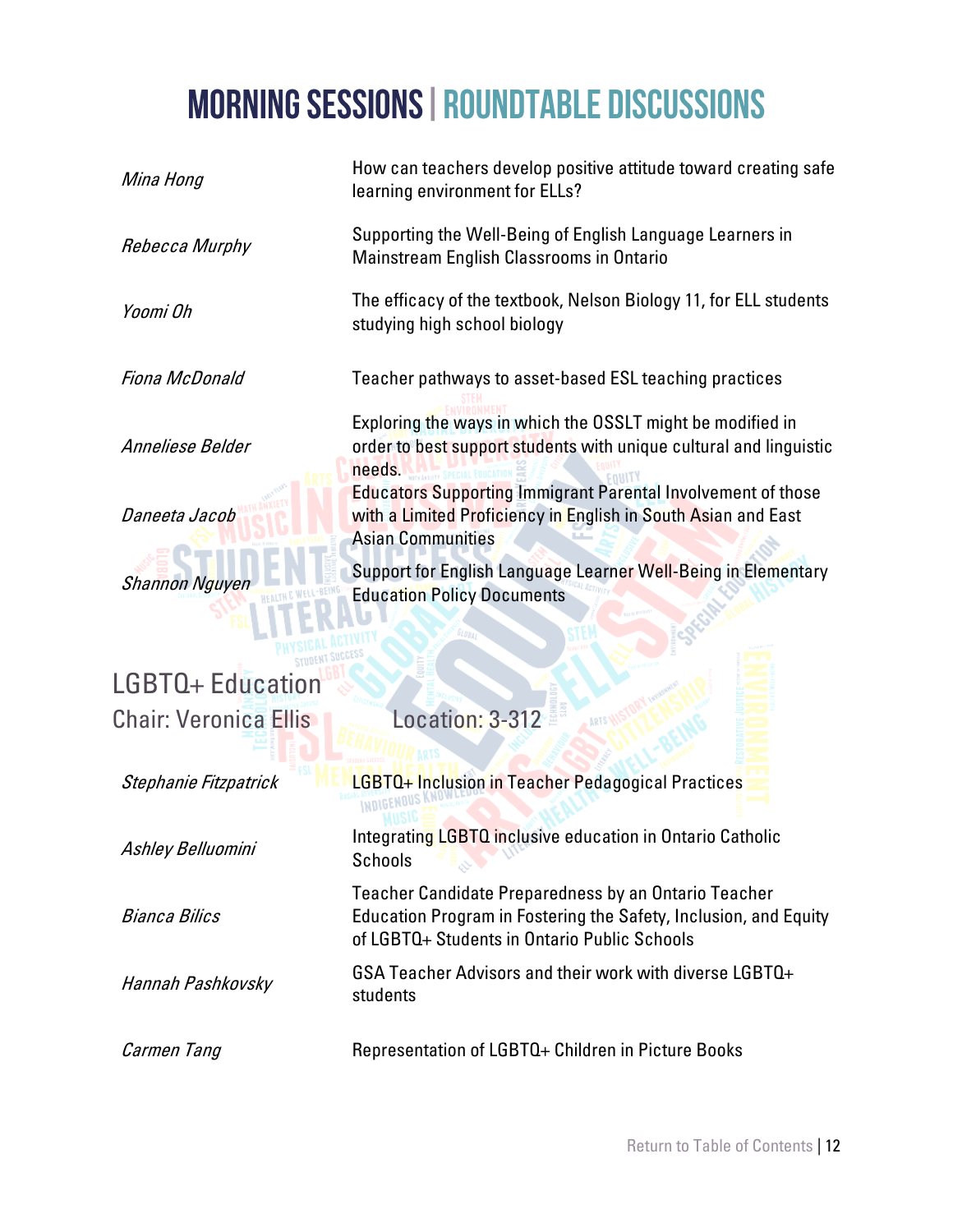#### <span id="page-12-0"></span>Indigenous Knowledges, Policies, and Education Chair: Marc Brims Location: 8-170

Dakota Randall-Duke Integrating Indigenous Knowledge Keepers Into Canadian Classrooms Michaela Martin Embedding Indigenous Perspectives in Education: Experience of Non-Indigenous Educators Natasha Plona Junior-Intermediate teachers embedding Indigenous Knowledge in Toronto classrooms Celeste Patenaude Indigenizing the Ontario Classroom: Cases from the Toronto District School Board

> How the FNMI Policy Framework addresses known factors of intergenerational trauma that affects student success

#### <span id="page-12-1"></span>Special Education: Supporting Students with Different Learning Needs Chair: Anne Marie Chudleigh Location: 4-426

Nilab Mirzada

| Arani Mahadevan           | <b>Autism Spectrum Disorder and Social Development</b>                                                     |
|---------------------------|------------------------------------------------------------------------------------------------------------|
| Kristen Panetta           | <b>Ontario Teachers' Experiences Supporting Students with</b><br>Speech, Language, and Communication Needs |
| <b>Stephen Cummins</b>    | Visual Teaching Strategies for Non-Verbal Students with Autism                                             |
| <b>Catherine MacNeill</b> | Teaching in integrated classrooms                                                                          |
| Staceyan Sterling         | Best Practise for teaching students living with Autism                                                     |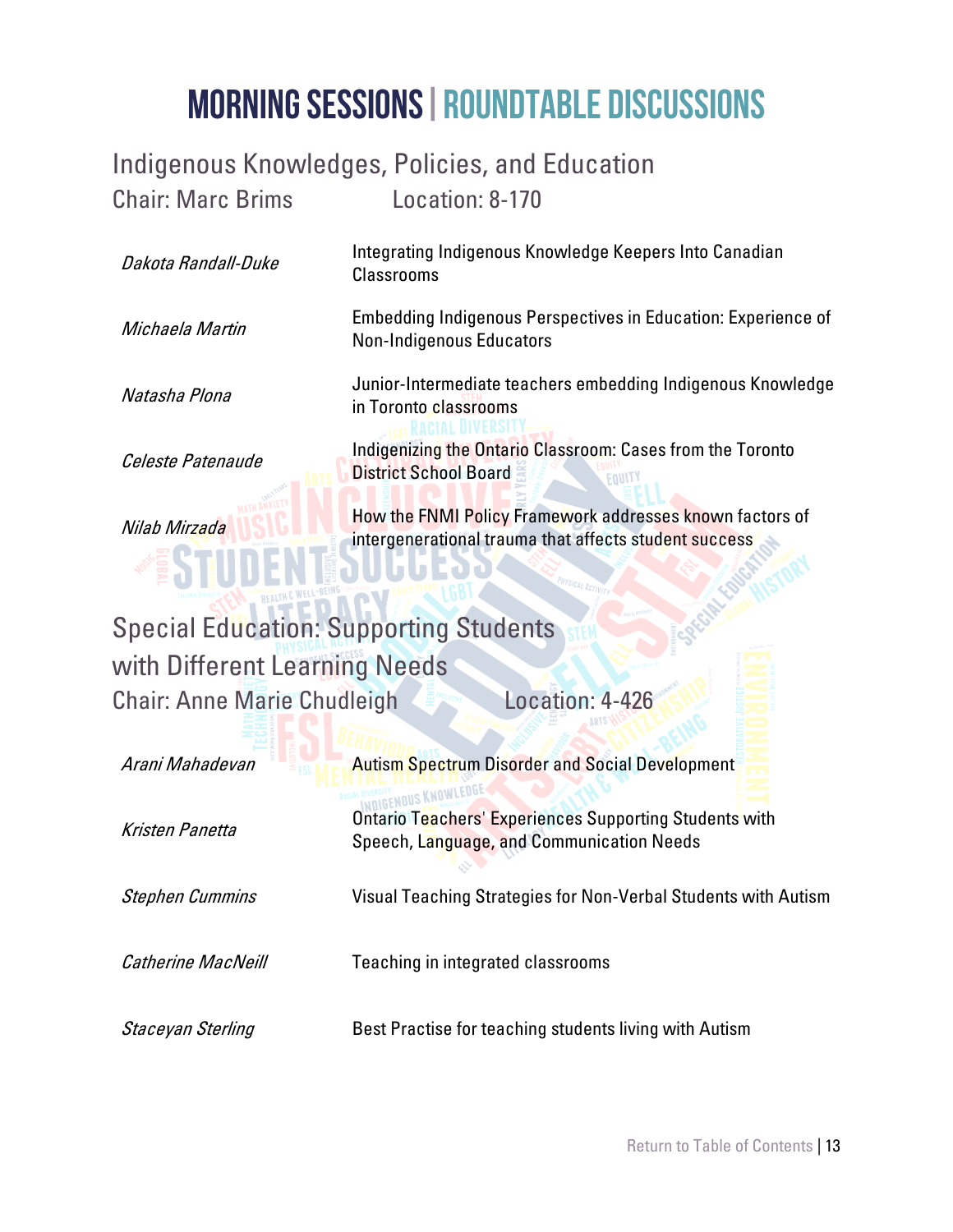<span id="page-13-1"></span><span id="page-13-0"></span>

| Paul Kuprevicius                      | <b>How Different Countries Nurture Gifted Students</b>                                                                        |
|---------------------------------------|-------------------------------------------------------------------------------------------------------------------------------|
| Erika Malunas                         | <b>Effective Teacher Collaboration with Culturally and Linguistically</b><br>Diverse Parents of Children in Special Education |
| <b>DI and Emotional Intelligence</b>  |                                                                                                                               |
| <b>Chair: Gurpreet Sahmbi</b>         | Location: 5-280                                                                                                               |
| Krista Harris                         | Effects of differentiated assessment on student learning                                                                      |
| Yasmin Hassan                         | <b>Impact of Differentiated Instruction Training on Novice</b><br><b>Elementary Teachers' Mathematics Pedagogy</b>            |
| Antonina Gambino                      | The Role of Multiple Intelligence Theory i <mark>n H</mark> igh School<br><b>Classrooms</b>                                   |
| Jessica Bou Zeid                      | Emotional Intelligence in the Context of Health and Physical<br><b>Education in Ontario</b>                                   |
| <b>Physical Activity in Education</b> |                                                                                                                               |
| <b>Chair: Joanne Pattison-Meek</b>    | Location: 2-296                                                                                                               |
| Yasmin Al Ghussein                    | Importance of physical education in developing socio-emotional<br>learning in students                                        |
| <b>Matthew Faria</b>                  | Promoting and Improving Physical Literacy in Ontario Secondary<br>Schools                                                     |
| Jordan Guerrero Martinez              | Implementation Barriers to DPA in the Non-Phys-Ed Classroom.                                                                  |
| Nikola Markovic                       | Physical activity and its role in academics                                                                                   |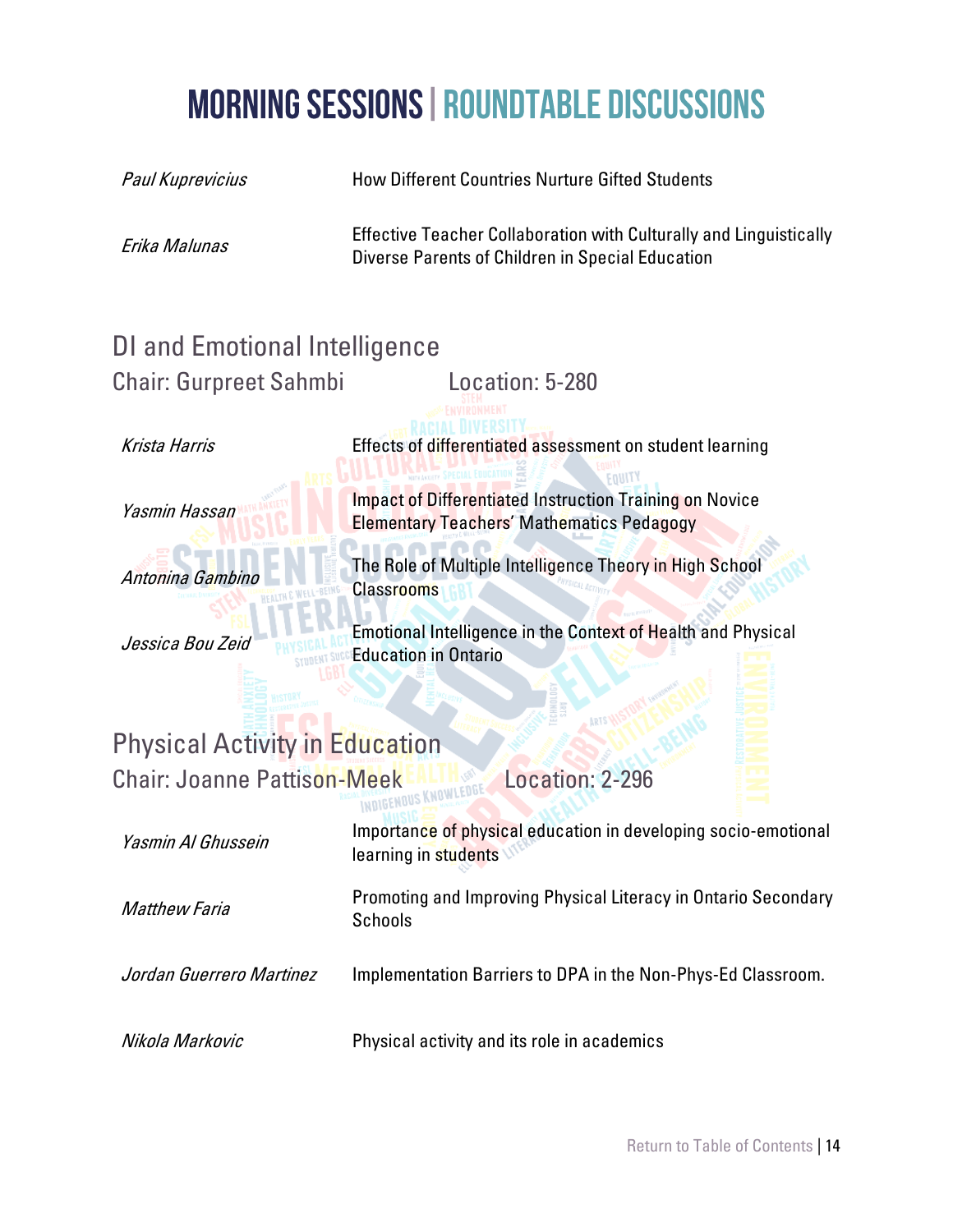<span id="page-14-0"></span>

| Ricardo Vicente            | Physical Activity: An Indispensable Role in Student Success                                                              |  |
|----------------------------|--------------------------------------------------------------------------------------------------------------------------|--|
| Sai Foo                    | How past experiences with physical education impacts the<br>delivery of a quality physical education program             |  |
| Amanda Tucciarone          | <b>Physical Inactivity in PE Classrooms</b>                                                                              |  |
| Cindy Truong               | Strategies used by Ontario Health & Physical Education<br>Teachers when Working with Students with a Physical Disability |  |
| <b>Music Education</b>     | FOUI                                                                                                                     |  |
| <b>Chair: David Haynes</b> | Location: 2-279                                                                                                          |  |
| Andrea Benitez             | <b>Music Education and Mental Health</b>                                                                                 |  |
| <b>Courtney Dakers</b>     | The Incorporation of Listening in Ontario Vocal Music Learning<br><b>Spaces</b>                                          |  |
| Jared Kirsh                | Opportunities for Technology Integration in Music Curriculum                                                             |  |
| Alex Wierzbicki            | Music Therapy in the Mainstream Classroom                                                                                |  |
| Breeanna Parenteau         | Pre-Service Teachers' Attitudes Towards Teaching Music to<br>Their Future Students                                       |  |
| <b>Edward Wright</b>       | Digital Technology and Musical Composition in Secondary<br><b>Schools</b>                                                |  |
| John Malarczyk             | <b>Promoting Equity &amp; Social Justice in Ontario Secondary School</b><br><b>Music Departments</b>                     |  |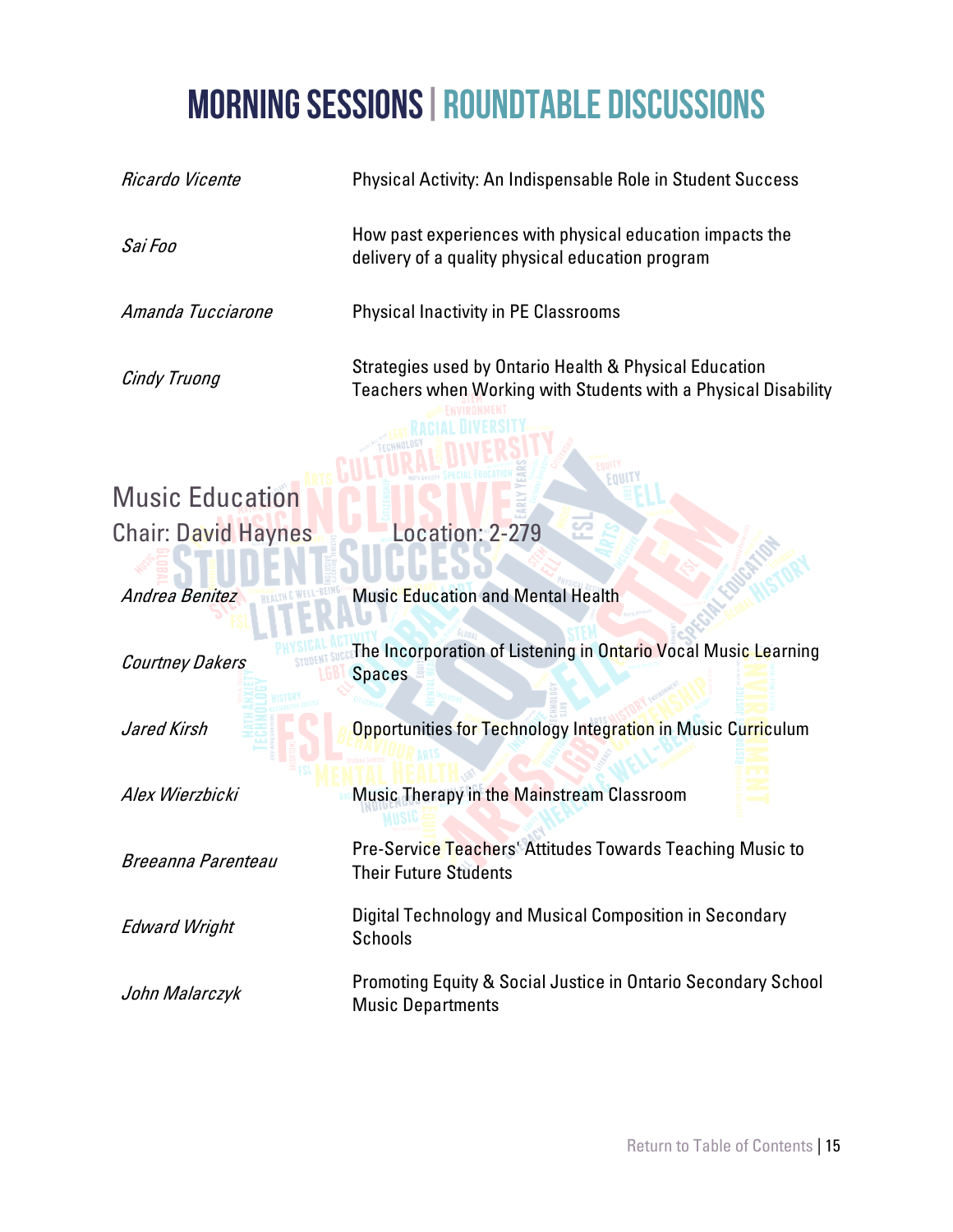#### <span id="page-15-0"></span>STEM Education Chair: Christina Phillips Location: 2-295 Samantha Presutto Responding to the STEM Achievement Gap: Exploring Teacher Adoption and Implementation of STEM and STEAM Approaches Humaira Tahsin STEAM in Elementary Schools – Overcoming obstacles and challenges and looking at effective and successful implementation in Ontario Oba Powis High School Teacher Perspectives on Science Partnerships Between Schools and Institutions of Higher Education Julia Belan Professional Development & Science Teacher Self Efficacy in Ontario: Using the Teacher Learning and Leadership Program to Evaluate Science Teacher Professional Development Projects and their Effects on Science Teacher Self Efficacy Laura Linto Prevalence of Critical Thinking Support in High School Science Textbooks Layla Halabi Breaking the Cycle: The Effects of Elementary Teachers' Experiences on Their Attitudes Towards Science Leanna Khan **The Stereotypical Scientists"** in Ontario Science Textbooks Math Anxiety Chair: Susan London McNab<sup>816</sup> Location: 8-180 Jade Kaufman Supporting educators in their teaching of students with math anxiety Gabriel Jacot Deboinod Math Anxiety Inez Leutenegger The Effects of Teacher Math Anxiety and Ineffective Teacher Training on Student Achievement in Mathematics

<span id="page-15-1"></span>Kristine Yan Math Anxiety Within Female Students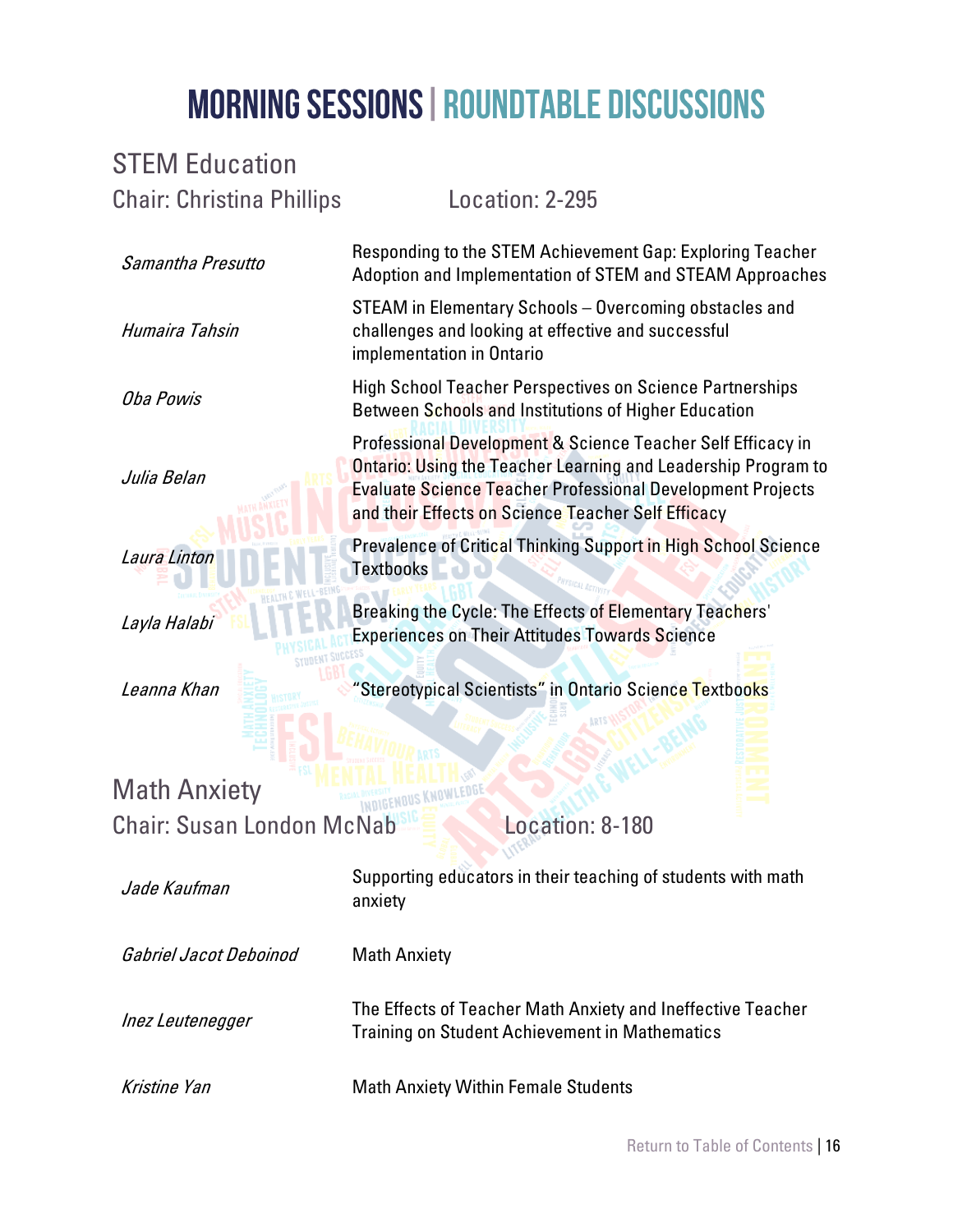<span id="page-16-0"></span>

| Sabira Manji                                                 | Analyzing Ontario's Ministry of Education Documents on<br><b>Methods to Mitigate Math Anxiety</b>                                              |  |
|--------------------------------------------------------------|------------------------------------------------------------------------------------------------------------------------------------------------|--|
| Arielle Desamito                                             | <b>Mathematics Anxiety Resources for Ontario Educators</b>                                                                                     |  |
| Xianghui Cao                                                 | <b>Elementary Teachers' Roles in Fostering Growth Mindsets</b>                                                                                 |  |
| <b>French Language Education</b><br><b>Chair: Lily Sarno</b> | Location: 5-150                                                                                                                                |  |
| Anna Cameron                                                 | <b>Effective Methods for Teaching Oral Communication in Core</b><br><b>French</b>                                                              |  |
| Julie Fang                                                   | The Use of Deliberate Gestures in a French as a Second<br>Language Classroom                                                                   |  |
| <b>Robert Grant</b>                                          | From Shutting Down to Opening Up: An Exploration of<br>Pedagogical Tools to Alleviate Oral Anxiety in the French<br><b>Secondary Classroom</b> |  |
| Amneeta Kalsi                                                | Early French Immersion and Linguistically Diverse Students                                                                                     |  |
| Tsukahara Melody                                             | <b>Math success in French Immersion classrooms</b>                                                                                             |  |
| Elie Xu                                                      | <b>Culturally Responsive Pedagogy in French Immersion</b><br>Classrooms<br><b>COLLEGE</b>                                                      |  |
| Vanessa Marchese                                             | The Facilitation of French Culture in Foreign Language<br><b>Classrooms</b>                                                                    |  |
| <b>Emily Vincent</b>                                         | The Inclusion of Special Education Students in French<br><b>Immersion Classrooms</b>                                                           |  |
| Shiyani Jiyan                                                | E-learning in the French as a Second Language Classroom                                                                                        |  |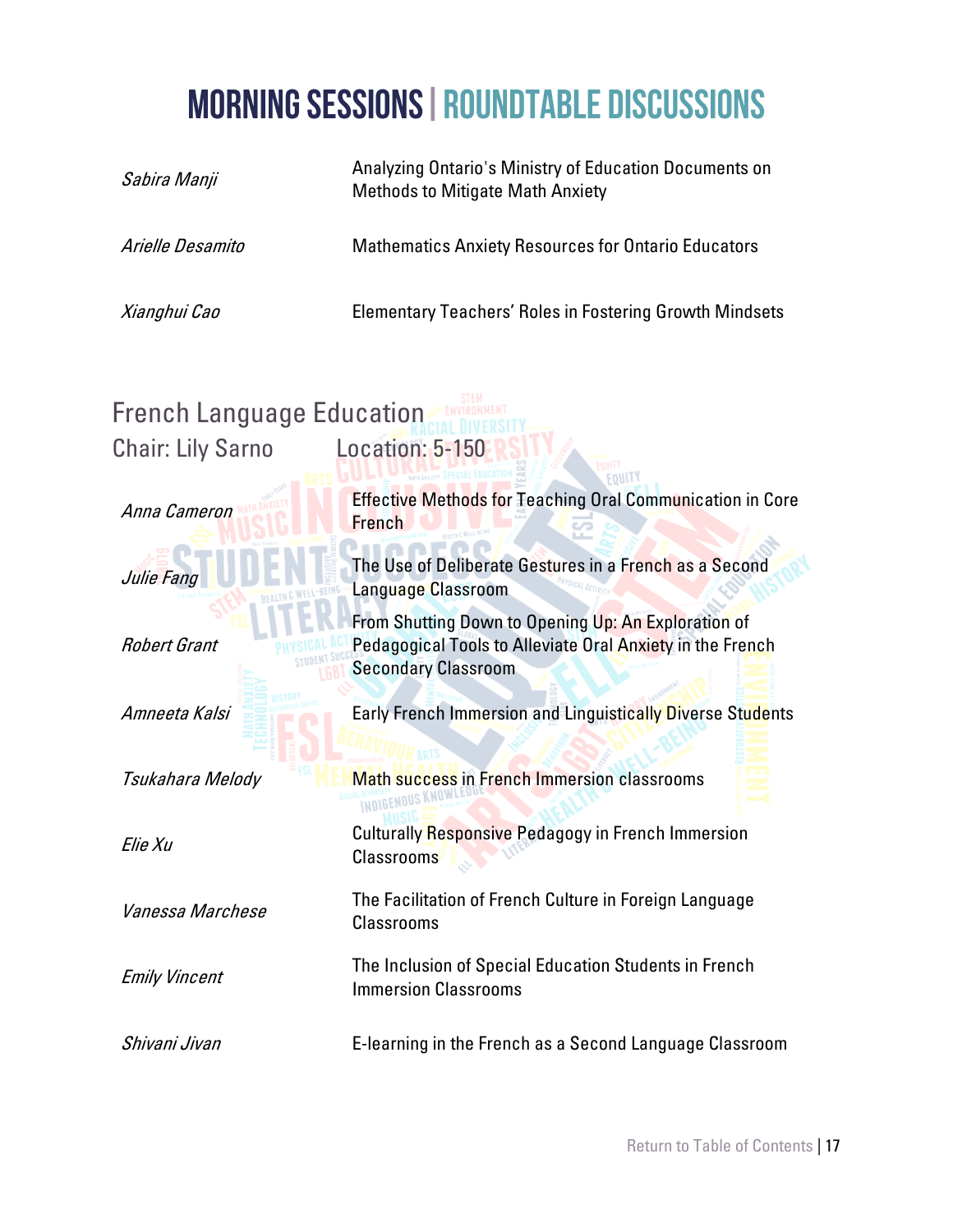#### <span id="page-17-0"></span>Classroom Behaviour and Restorative Justice

Chair: Nick Scarfo Location: 5-270

Victoria Chubb

Shashkia Rajasegaram

Amy Graham

Effectively Managing Disruptive and Defiant Behaviours in the Classroom

Effects of Class Size on Student Behaviour, Academic Success, and Teaching Styles

Restorative Justice: Overcoming Barriers to Implementation in School Settings

Ontario Education Policy: Addressing Challenging Behaviour in the Classroom

#### Monica De Cicco

## <span id="page-17-1"></span>**Issues in Edu**

Chair: Pamela Baer RAU Location: Library

| Jessica Altimari  | How are uniforms justified by the TCDSB and TDSB                                                                        |
|-------------------|-------------------------------------------------------------------------------------------------------------------------|
| Aana Balachandran | <b>Critical Policy Analysis: Ontario's Framework for Addressing the</b><br><b>Educational Achievement Gap in Canada</b> |
| Kieran Innocenzi  | How Do We Talk About Research: An Analysis of Initial Teacher<br><b>Education Program Websites</b>                      |
| Jacob Silburt     | Teachers Strikes and the Defence of Public Education                                                                    |
| Carolyn Ko        | Ontario public secondary school teachers' views and practices<br>regarding the grade promotion of failing students      |
| Rosamaria Pagani  | The Debate on Homework: Policy across Provinces                                                                         |
| Brian Zijlstra    | Teacher as Designer                                                                                                     |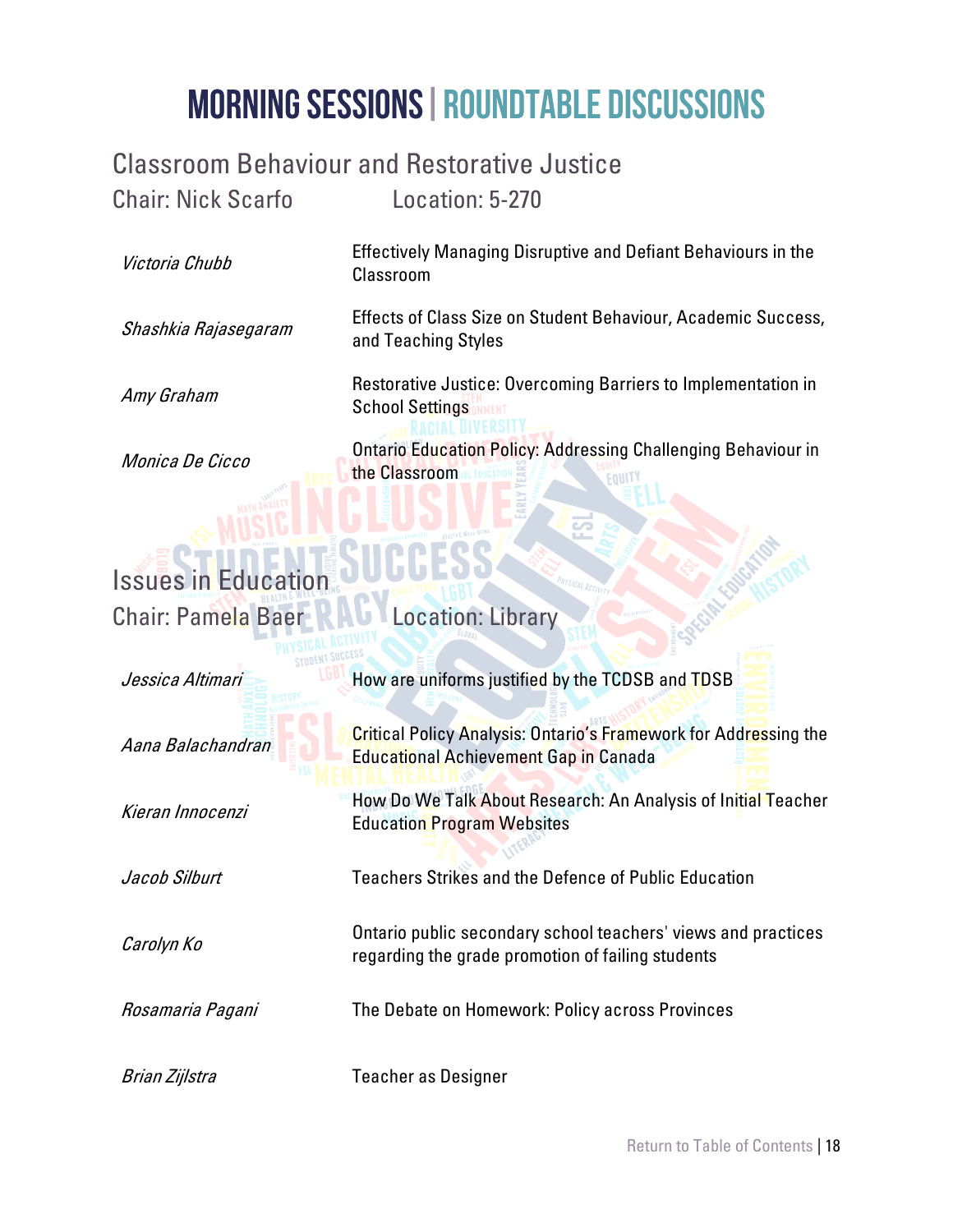<span id="page-18-0"></span>

| <b>Effects of Standardize Testing on Assessment and Teaching</b><br><b>Strategies</b>                                |  |  |
|----------------------------------------------------------------------------------------------------------------------|--|--|
| The Impact of Early Class Start-Times on High School Students                                                        |  |  |
| Socioeconomic Barriers That Affect Students' Academic<br><b>Success</b>                                              |  |  |
| Streaming: Does it facilitate or hinder educational opportunity<br>for students?                                     |  |  |
|                                                                                                                      |  |  |
| Literature & English Literature                                                                                      |  |  |
| Location: 4-410                                                                                                      |  |  |
| How English Language Learners are represented on the OSSLT<br>assessment-related documents                           |  |  |
| The Perceived Effects of Diverse Literature on Students in High<br><b>School English Classes</b>                     |  |  |
| Inclusion and representation of characters with exceptionality in<br>children's books                                |  |  |
| A Document Analysis of the Ontario English Curriculum: What<br>are Ontario's English Teachers Teaching, and to Whom? |  |  |
| Student to Professional?: An Analysis of Ontario's Streamed,<br><b>Secondary English Courses</b>                     |  |  |
|                                                                                                                      |  |  |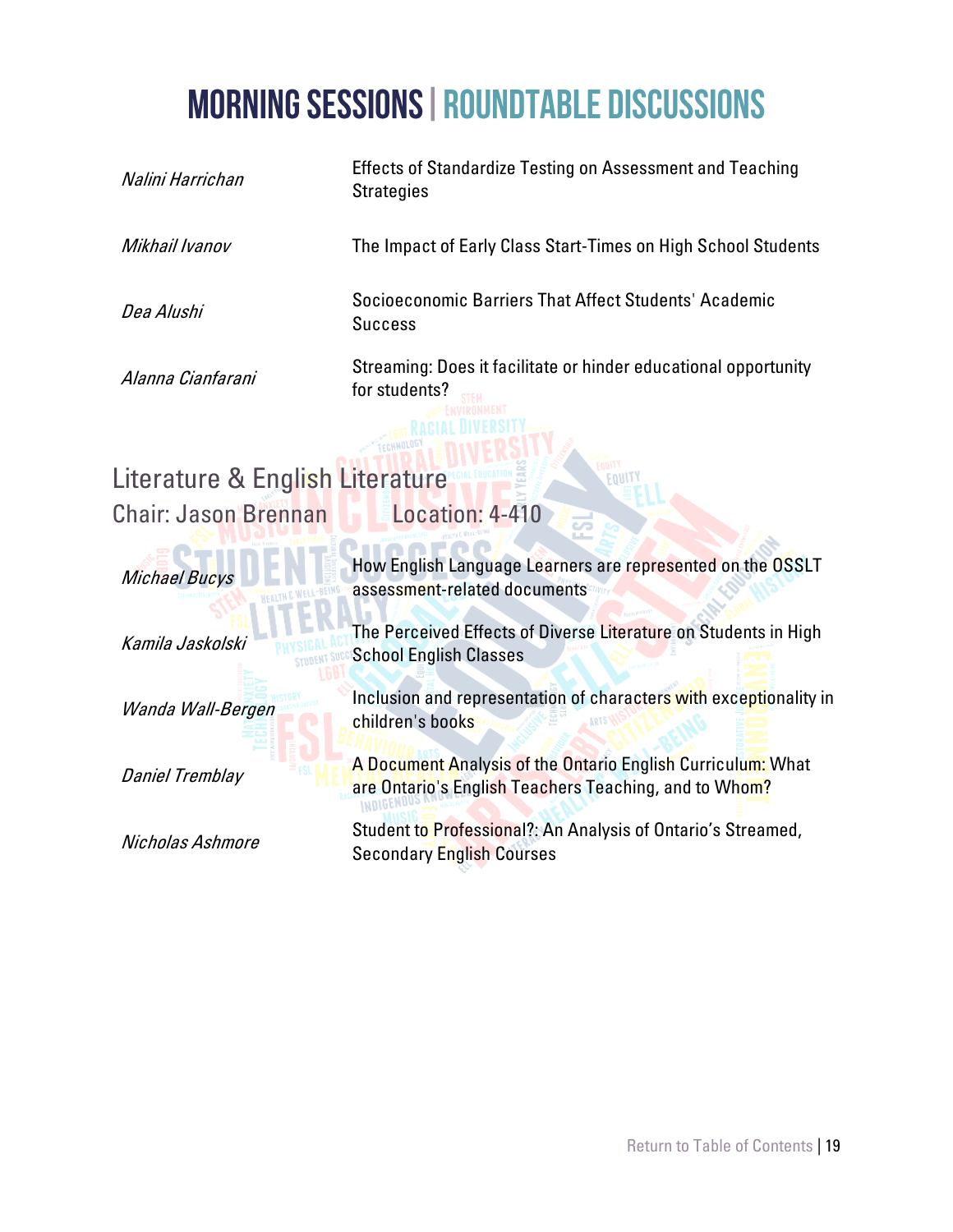#### <span id="page-19-0"></span>Mixed Topics | Location: Nexus Lounge

| Alexandra Goumakos       | Amount of Professional Support for Students with<br>Exceptionalities in French Immersion Programs: In Ontario,<br><b>Canadian Schools</b> |  |  |
|--------------------------|-------------------------------------------------------------------------------------------------------------------------------------------|--|--|
| Ana Sinkinson            | ABSENSE & OPPORTUNITY: NUTRITION EDUCATION IN HIGH<br><b>SCHOOL</b>                                                                       |  |  |
| Andrew Belli             | Development of Adolescent Students Through the Use of a<br><b>Growth Mindset</b>                                                          |  |  |
| Caroline Shum            | Creativity in Classrooms: Integrating the Arts across the<br><b>Curriculum</b>                                                            |  |  |
| Christian-Arful Abbiew   | Teacher Identity: The Affect It Has On Student Learning?                                                                                  |  |  |
| <b>Colleen Cornett</b>   | Integrating Indigenous Knowledge into the science curriculum                                                                              |  |  |
| Diana Bernasiewicz       | Promotional Strategies of Arts Electives in High Schools                                                                                  |  |  |
| <b>Emily Nicholishen</b> | A Hopeful Stance: How Ontario High School Chemistry<br><b>Educators Foster Environmental Agency in Students</b>                           |  |  |
| Fermina Del Fierro       | Japanese Teacher's Perceived Confidence Teaching English                                                                                  |  |  |
| Ge Cui                   | An analysis on the experiences of English teachers working in<br>the South Korean EPIK program                                            |  |  |
| Jaclyn Gomes             | Breaking the Bullying Cycle: Teacher Perspectives on the<br><b>Perpetuating Factors</b>                                                   |  |  |
| Joanna Kotasinska        | The Ontario Native Languages Curriculum through the TRC's<br><b>Calls to Action</b>                                                       |  |  |
| Maria Salanga            | Moving Towards Inclusive Physical Eduction for Students with<br><b>Disabilities</b>                                                       |  |  |
| Lauren Ouellette         | <b>Smartphone Management Strategies in Secondary School</b><br><b>Science Classrooms</b>                                                  |  |  |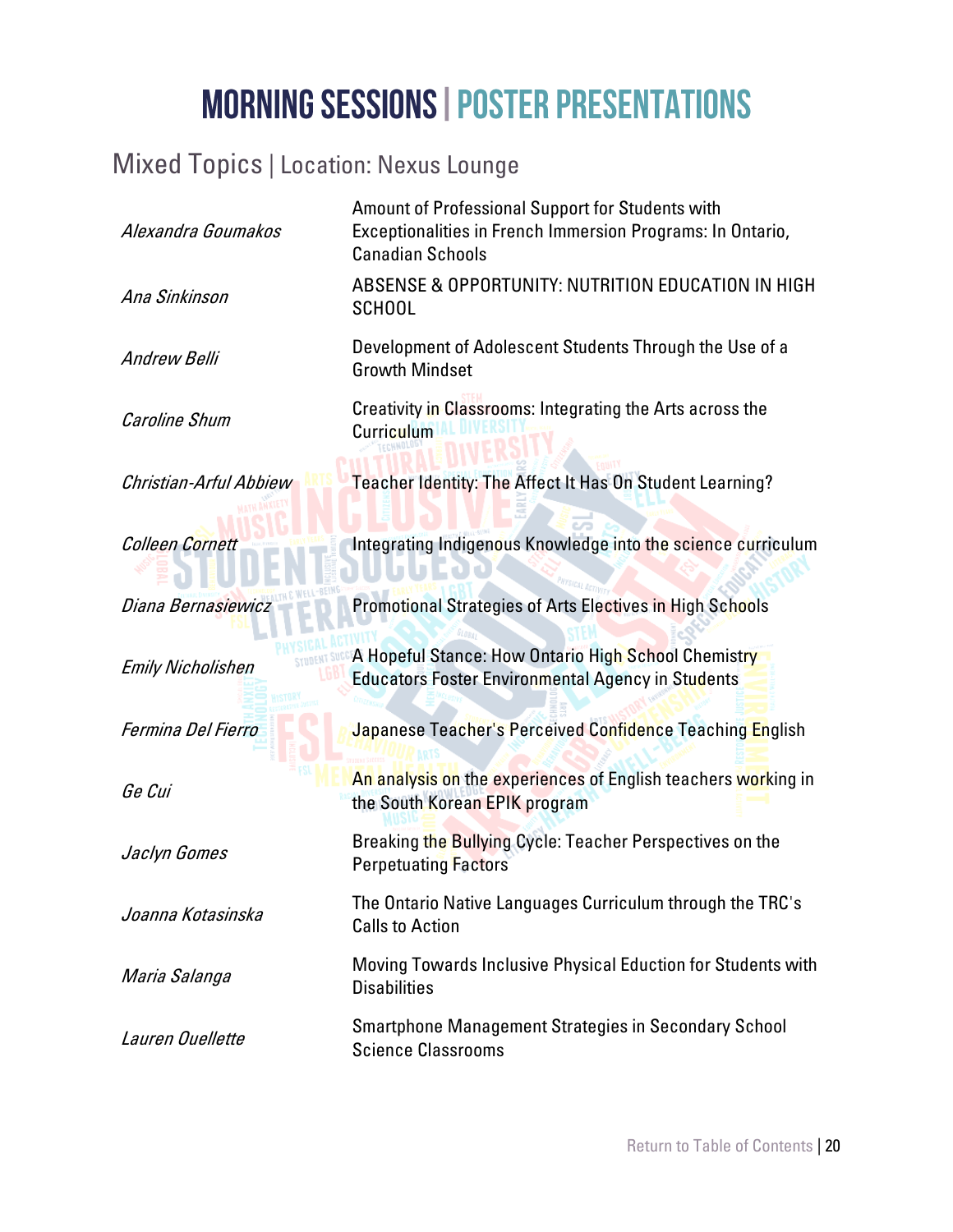| Lisa Matsumoto         | <b>Media Representation of Ethnically and Racially Diverse Women</b><br>in STEM                                                                                                 |
|------------------------|---------------------------------------------------------------------------------------------------------------------------------------------------------------------------------|
| Mahala Valleau         | <b>Understanding Sexual Health Education in Canada</b>                                                                                                                          |
| Mariana Padilla Toca   | Implicit Theories of Intelligence in the Ontario Mathematics<br>Curriculum Grades 1-8 (2005)                                                                                    |
| Marisa Kirsh           | Strategies Teachers Implement to Compensate for Summer<br>Learning Loss in Math and Literacy                                                                                    |
| Megan Donaldson        | <b>Educators Perceptions of Overnight Outdoor Education</b><br>Programs                                                                                                         |
| Melis Mete             | The Implementation of Interdisciplinary Education in the<br><b>Canadian Context</b>                                                                                             |
| Michelle Tavares       | Changes to Ontario Elementary Math Education: Hearing the<br><b>Voices of Teachers</b>                                                                                          |
| Nitasha Angl           | Daily Physical Activity in Ontario Classrooms- a Twitter Analysis                                                                                                               |
| Reva Kyrollos          | <b>Contributing to the Cultural Mosaic: Integrating Newcomer</b><br><b>Students Through Culturally Responsive Pedagogy</b>                                                      |
| Roya Abdoly            | <b>Teacher Expectations and Student Mental Health</b>                                                                                                                           |
| Sarah Husiak           | <b>Tossing the Textbook - Integrating Technology into Elementary</b><br><b>Classrooms</b>                                                                                       |
| <b>Shelby Ungerman</b> | To Include or Not to Include, That Is the Question: Novice<br><b>Teachers Perspectives on Integrating Students with</b><br><b>Exceptionalities in The Mainstream Classrooms</b> |
| Stefanie Sotnik        | <b>Outdoor Experiential Education</b>                                                                                                                                           |
| Taylor Johnston        | The Development of Self-Regulation Skills in Elementary School<br><b>Students and Supportive Teaching Practices</b>                                                             |
| Warda Ashraf           | Understanding the Implementation of Culturally Relevant<br>Pedagogy When Working with Refugee Students in Ontario                                                               |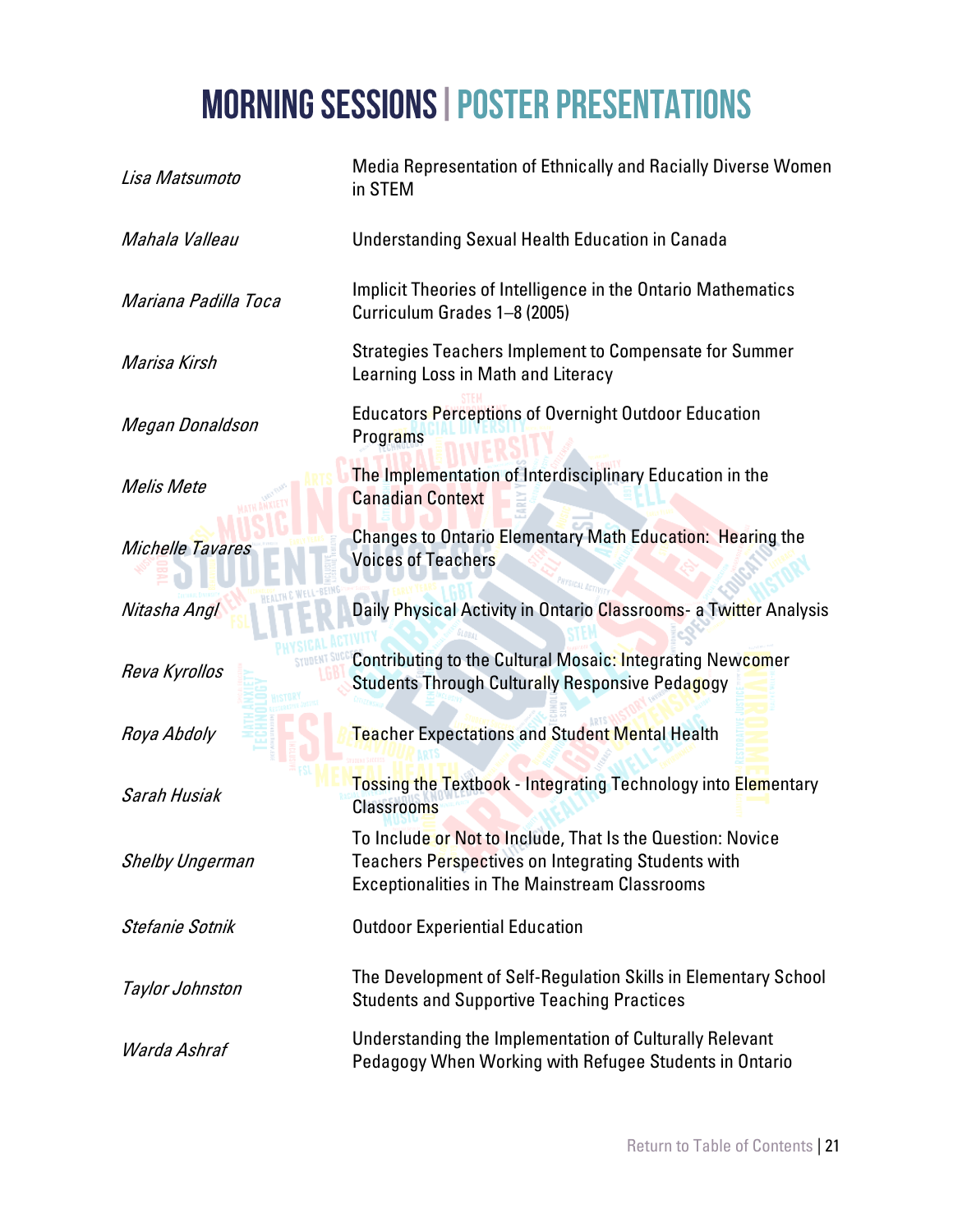#### **3-MINUTE RESEARCH TALK COMPETITION FINALS**

Moderator: Andrew Campbell Location: OISE Auditorium

| <b>COHORT</b> | <b>FINALIST NAME</b>     |
|---------------|--------------------------|
| <b>PJ131</b>  | <b>Tania Sanclementa</b> |
| JI132         | <b>Andrew Woodward</b>   |
| <b>IS133</b>  | <b>Marina Kilada</b>     |
| <b>PJ141</b>  | <b>Ezza Zahaoor</b>      |
| J1142         | Thayani Jayadev          |
| <b>IS143</b>  | <b>Devon Runions</b>     |
| <b>PJ151</b>  | <b>Eda Martinovic</b>    |
| <b>JI152</b>  | <b>Earl Cabaluna</b>     |
| <b>IS153</b>  | <b>Liam Healey</b>       |
| <b>PJ161</b>  | Katrina McCubbin         |
| J1162         | <b>Mihak Jamil</b>       |
| <b>IS163</b>  | Joshua Dolman            |
| <b>PJ171</b>  | <b>Shifra Cooper</b>     |
| <b>IS173</b>  | <b>Shawn Soobramanie</b> |
| <b>PJ181</b>  | <b>Fatim Ammor</b>       |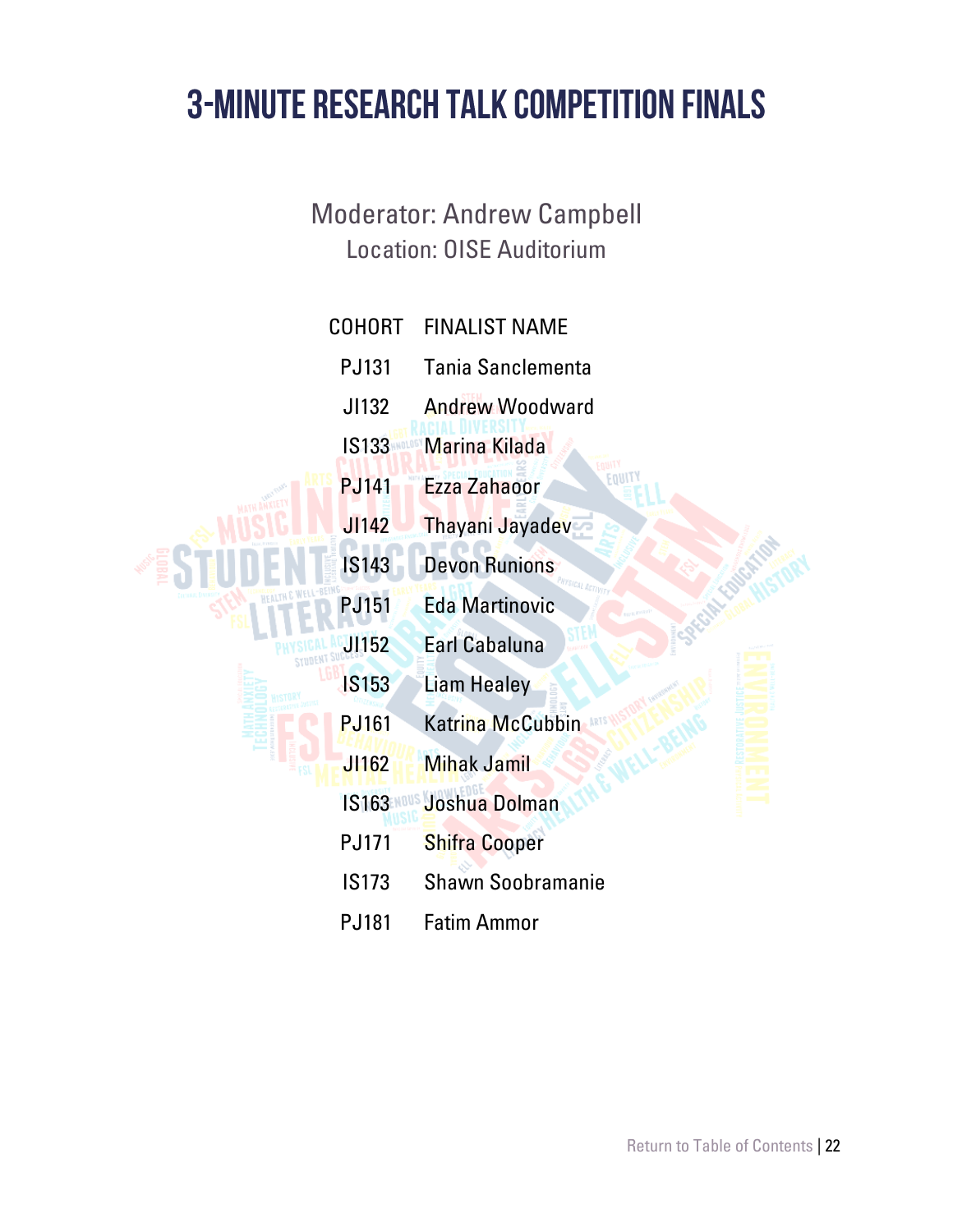#### <span id="page-22-0"></span>Using Arts Education to Support Student Learning & Well-Being Chair: Hilary Inwood Location: 3-311

The Possibilities of Contemporary Art in Ontario Elementary Classrooms

Margaret Sorensen Teacher Perspectives on Music Integration

Jessica Cipparrone **Art Integration and the Well-Being of Children Christine Rabey Choral Singing Choral Singing for Youth Mental Wellness** 

Melissa Peiou

Emily Meehan

**Marija Petrovic Arts-Based Education on ELL Language Acquisition** 

The Inclusivity of Special Education Students in the Music Classroom

#### <span id="page-22-1"></span>Teaching & Learning for Equity Chair: David Montemurro Location: 8-200

| <b>Catherine Chambers</b> | <b>MakeHERspace: Exploring Equity in Makerspaces</b>                                                                                                      |
|---------------------------|-----------------------------------------------------------------------------------------------------------------------------------------------------------|
| <b>Tiffany Bayliss</b>    | "I Lead a Double Life": The Perils and Possibilities of Teacher<br>Activism                                                                               |
| Karim Ennadouri           | <b>Entrepreneurship Education</b>                                                                                                                         |
| Daesi Reale               | Making Learning Equitable: Socioeconomic Inequities in<br><b>Classrooms</b>                                                                               |
| Rajpreet Atwal            | First-generation students of Immigrant parents and Challenges<br>surrounding Social Integration into Secondary and Post-<br><b>Secondary Institutions</b> |
| James William Hutchinson  | <b>Equity and Students with Sole Care Providers</b>                                                                                                       |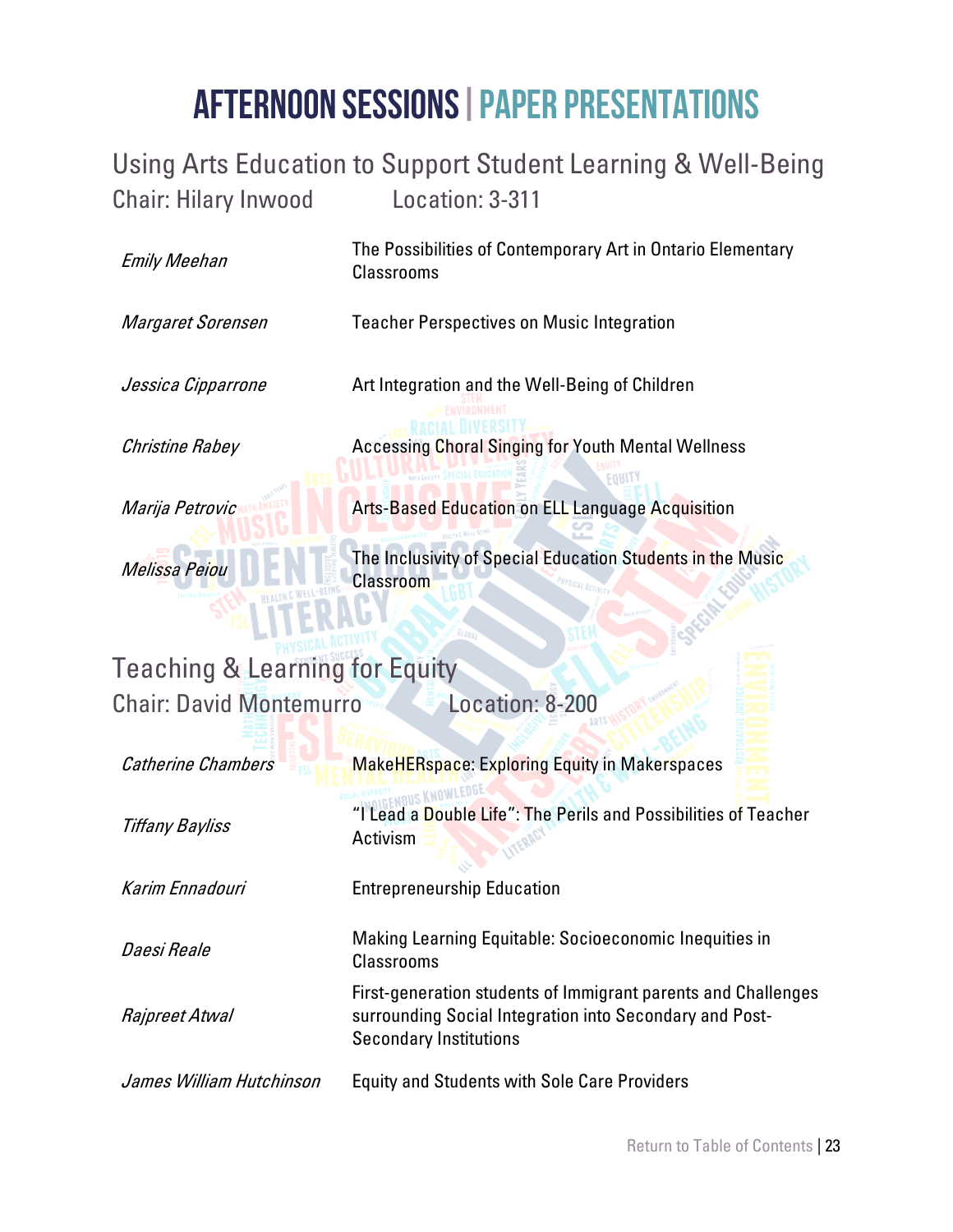#### <span id="page-23-0"></span>Incorporating Indigenous Ways of Knowing into the Classroom Chair: Jason Brennan Location: 5-230

<span id="page-23-1"></span>

| <b>Chrystal Smith</b>                     | Indigenous Education and the Ontario Curriculum                                                                                              |  |
|-------------------------------------------|----------------------------------------------------------------------------------------------------------------------------------------------|--|
| Alexa Haley                               | <b>Indigenous Curriculum Content within Mainstream Education</b>                                                                             |  |
| Sarah Burry                               | Indigenous Education Initiatives: Perspectives of preservice<br>teachers                                                                     |  |
| Jamie Mowbray                             | Perspectives from Non-Indigenous Educators on Delivering<br><b>Culturally Responsive Teaching in Remote Indigenous</b><br><b>Communities</b> |  |
| Raquel Tavares                            | Indigenous Perspectives in the Grade 10 Academic Science<br><b>Curriculum</b>                                                                |  |
|                                           |                                                                                                                                              |  |
| <b>Issues in Education</b>                |                                                                                                                                              |  |
| <b>Chair: Kim McLaren Location: 5-240</b> |                                                                                                                                              |  |
| Samraa Obaidi                             | <b>Parental Involvement and School Academic Success</b>                                                                                      |  |
| <b>Ashton Harilall</b>                    | Impact of parental involvement on second generation learners                                                                                 |  |
| Amelia Johnson                            | Navigating a Teacher's Right to Freedom of Expression in the<br>Classroom                                                                    |  |
| James Bencze                              | Homework and Equity in the TDSB: A Policy Review                                                                                             |  |
| Jessica Palermo                           | <b>Educator Perceptions on Mitigating Summer Learning Loss and</b><br><b>Closing the Achievement Gap</b>                                     |  |
| Elicia Pavan                              | The Support Role Not Being Supported: Understanding the<br><b>Current Role of Ontario Guidance Counsellors</b>                               |  |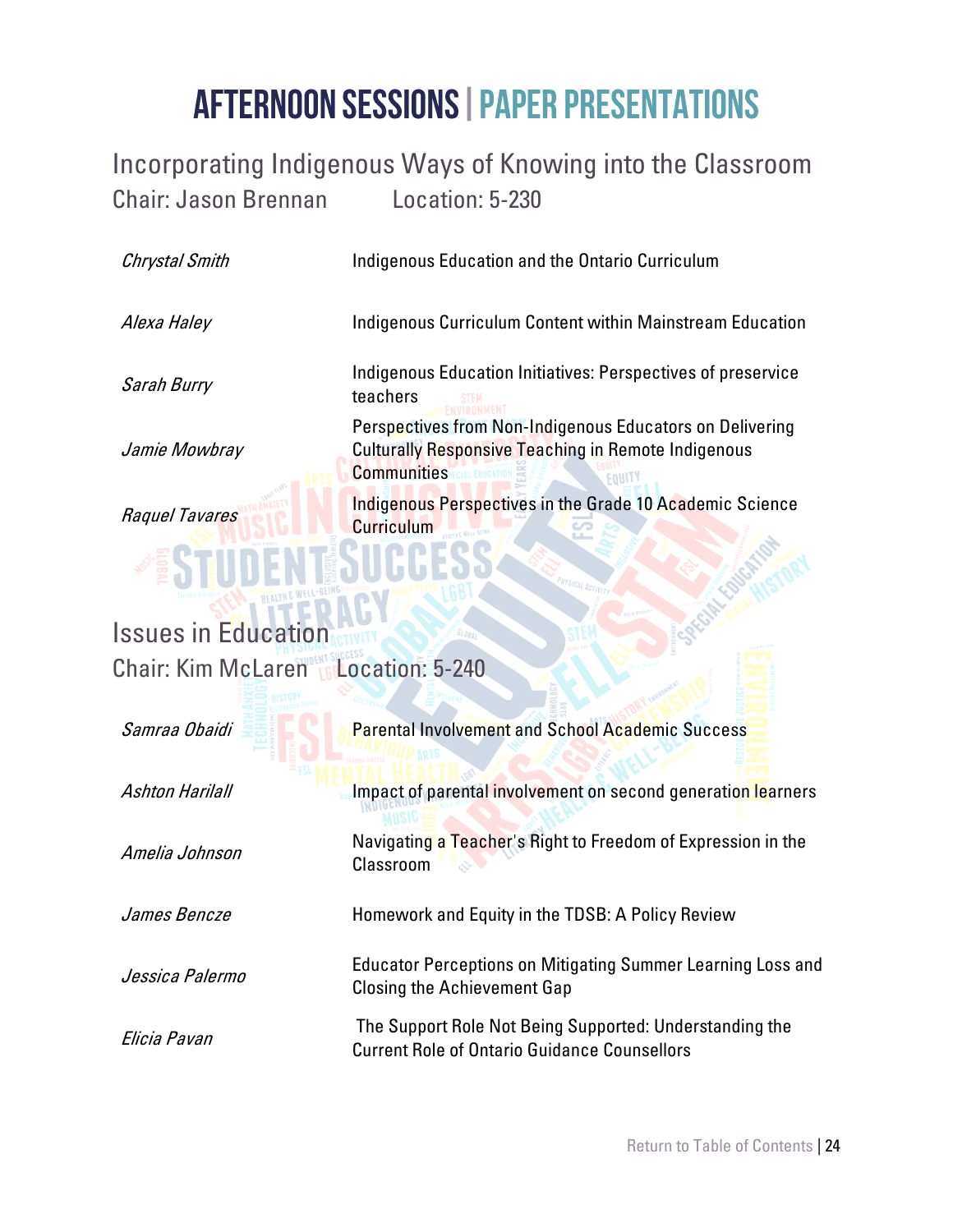<span id="page-24-1"></span><span id="page-24-0"></span>

| <b>Math Education</b>                        |                                                                                                                                  |                                                                                                                            |  |
|----------------------------------------------|----------------------------------------------------------------------------------------------------------------------------------|----------------------------------------------------------------------------------------------------------------------------|--|
| <b>Chair: Susan London McNab</b>             |                                                                                                                                  | Location: 8-280                                                                                                            |  |
| Jiaying Yu                                   | Supporting English Language Learners (ELLs) with Mathematical<br>Discourse in Elementary Schools: A study of teaching strategies |                                                                                                                            |  |
| Angelica Scarlato                            | <b>Teacher Perceptions Regarding Contributing and Mitigating</b><br><b>Factors to the Decline in Ontario Math Achievement</b>    |                                                                                                                            |  |
| Julia Centofanti                             |                                                                                                                                  | One Size Does Not Fit All: Educators' Perceptions of<br>Differentiated Instruction in Math                                 |  |
| Theodora Petropoulos                         |                                                                                                                                  | Balancing Traditional and Inquiry-based Approaches to<br><b>Mathematics in the Modern Elementary Classroom</b>             |  |
| <b>Hetal Patel</b>                           | <b>Transitions</b>                                                                                                               | <b>Ontario Teachers' Beliefs on the Transition to Destreamed</b><br>Mathematics Classrooms: The What, Why, and How of      |  |
| David Chodoriwsky                            |                                                                                                                                  | Problem Solving Mathematics Anxiety: Educators' Perspectives<br>and Insights on Supporting Math Anxious Students           |  |
| Mental Health & Student Well-Being (B)       |                                                                                                                                  |                                                                                                                            |  |
| <b>Chair: Veronica Ellis Location: 8-180</b> |                                                                                                                                  |                                                                                                                            |  |
| Colleen Cowan                                | <b>Reducing Anxiety</b>                                                                                                          | The Rewards of Mindfulness Practices in Elementary Students in                                                             |  |
| Gwendolynn Boyne                             |                                                                                                                                  | Approaches for At-Risk Youth/Children in Ontario                                                                           |  |
| Margaret Lee                                 |                                                                                                                                  | <b>Examining Effective Strategies for Students who are</b><br><b>Experiencing Anxious Behaviours in Classroom Settings</b> |  |
| Andrea Joyce Smith                           |                                                                                                                                  | Social and Emotional Learning: Focus on Ontario                                                                            |  |
| Jyotika Sroa                                 | Curriculum                                                                                                                       | Inclusion of Meditative Practices within the Ontario K-12                                                                  |  |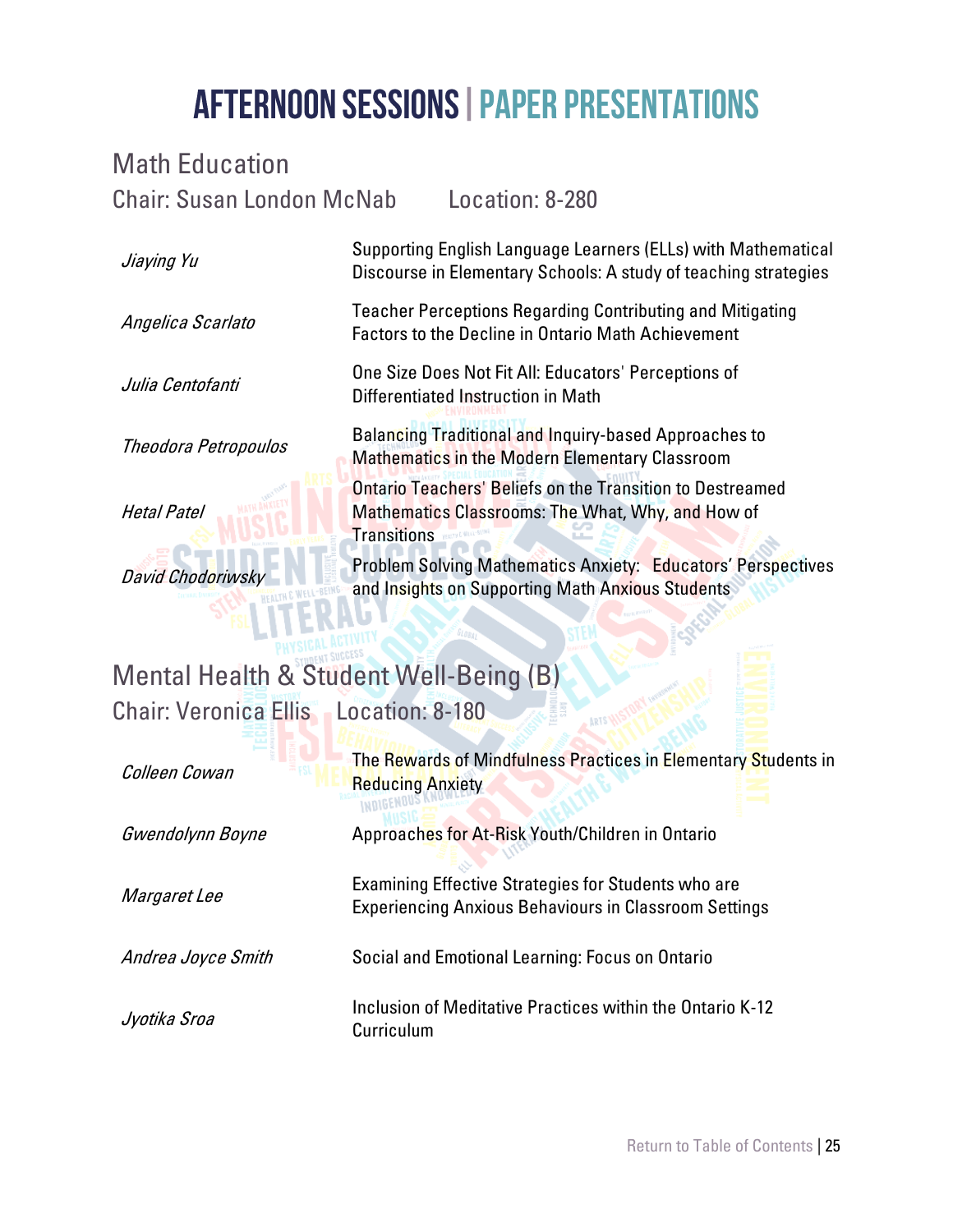## <span id="page-25-0"></span>Language & Learning: Supporting ELL & FSL Students

**Document** 

Chair: Lily Sarno Location: 8-214

Supporting English Language Leaners' Literacy Development in Elementary Schools

Stephanie Ruiz Tabares Are teachers prepared to support our ELLs?

Qun Zhang

Armen Alexanian **French Immersion and Diverse Learners** Fluency and Comprehension Skills in Ontario's FSL Curriculum

Danielle Chouinard

Luke Sawczak MARANAET Students' First Languages in the French Classroom

FOUIT

## <span id="page-25-1"></span>Special Education: Supporting Students

#### with Different Learning Needs

Chair: Kim Tanaka La Location: 5-220

Alexandra Goumakos Amount of Professional Support for Students with Exceptionalities in French Immersion Programs: In Ontario, Canadian Schools Mila Brankovan Barriers and facilitators to implementing Paralympic sport as disability awareness programming in elementary physical education Armanda Hasa **Inclusive education** Toan Nguyen Rethinking Autism Therapies: Professional Experiences and Perceptions of Developmental Individual-Relationship/Floortime (DIR/Floortime) Play-based Therapies. Alexandra Fraser Examining the Relationship between Executive Functions and Students with Learning Disabilities in Professional Development Books for Teachers Hannah Duncan Teacher's Classroom Experiences with Students who have

Attention Deficit Hyperactivity Disorder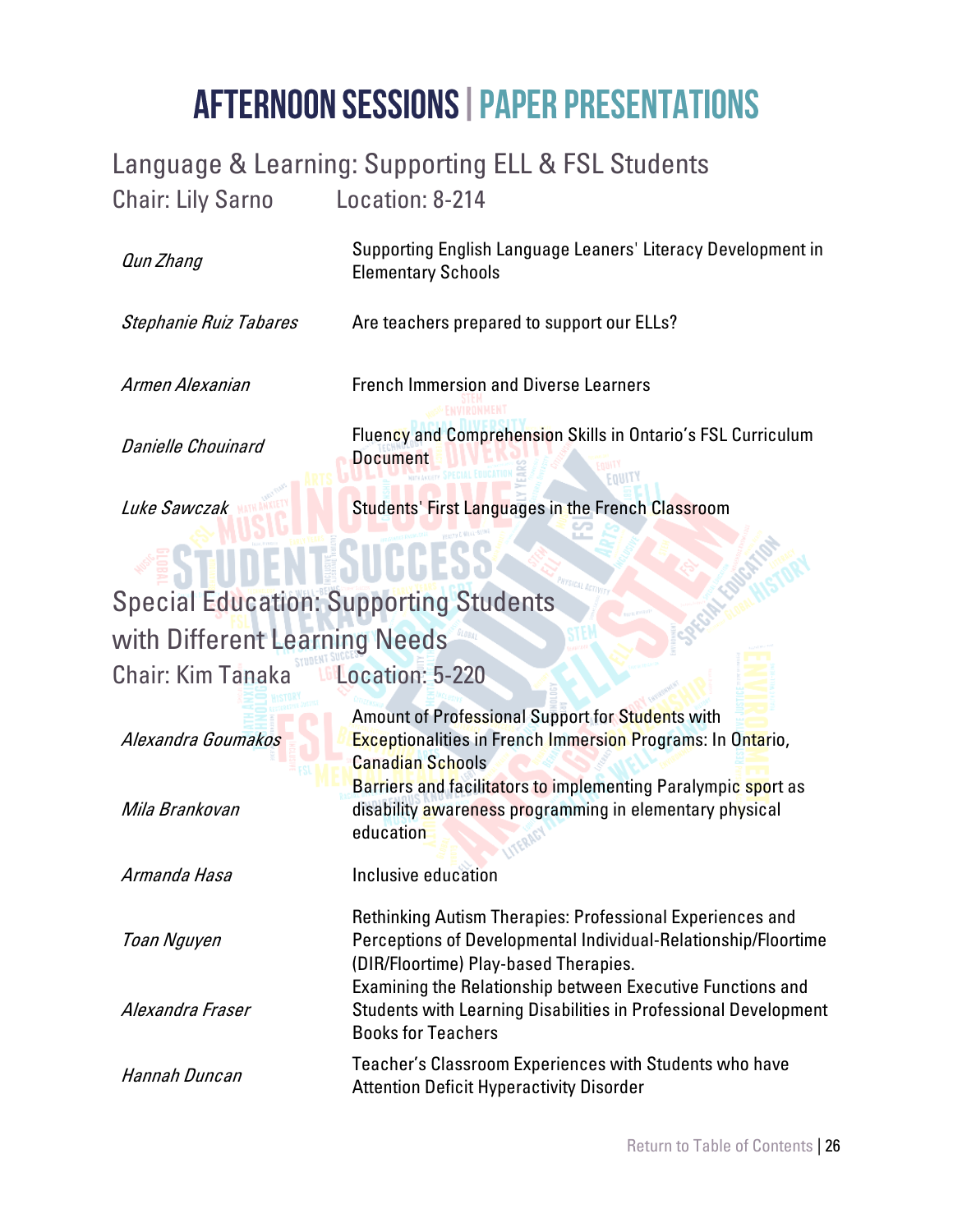#### <span id="page-26-0"></span>Integrating Technology & Coding into the Classroom

**INDIGENOUS** 

Chair: Jim Hewitt Location: 3-310

Computer Science Education in elementary schools: methods of implementation and the current challenges

> Classroom Level Design: An analysis of teacher perceptions when designing gamified lessons and implementing games in classrooms

The link between technology and sedentary behaviour in the **classroom STEM** 

Auditory Podcasts and Representations of BYOD in Primary **Education** 

#### Sarah Reynolds

Nathaniel Bieman

Da Kim

Robin Calla

#### Mixed Topics Chair: Joanne Pattison-Meek Location: Lab 1 & 2

Martin Segard

Sarah Hanna

Shelagh Joseph

Raheema Afridi

Elizabeth Macklem

[Return to Table of Contents](#page-2-0) | 27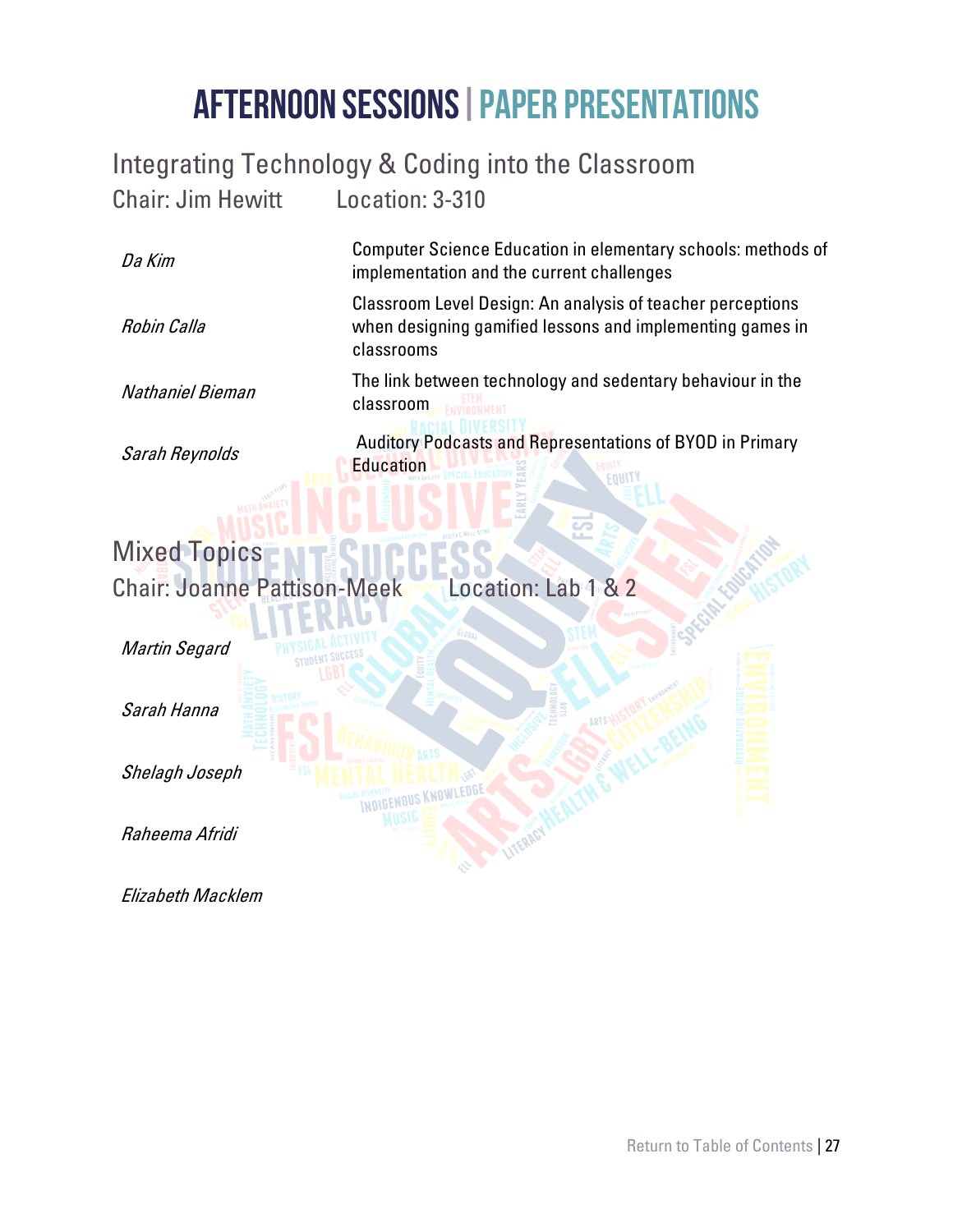#### <span id="page-27-0"></span>Gender and Sexual Equity in Education Chair: Steph Tuters Location: 2-286

| Danae-Linda<br>Diamantopoulou-Hudson | Boys, Boys, Boys- a Crisis                                                                                                                                                                                        |  |
|--------------------------------------|-------------------------------------------------------------------------------------------------------------------------------------------------------------------------------------------------------------------|--|
| Hannah Roblin                        | Undermining Commitments: The Curriculum's Regulation of<br>Childhood                                                                                                                                              |  |
| Veronica Lee                         | Challenging gender stereotypes and creating gender equitable<br>classrooms                                                                                                                                        |  |
| <b>David Sacco</b>                   | The Impact of Catholic Ideology on Effective Sexual Health<br><b>Education in Elementary Schools: Catholic Teachers</b><br><b>Experiences Implementing the Health and Physical Education</b><br><b>Curriculum</b> |  |
| Maitri Bamaniya                      | Social Interactions within Recess; Gender Analysis                                                                                                                                                                |  |
| <b>Zohall Paienda</b>                | The Analysis of Gender Representation and Portrayal in<br><b>Contemporary Children's Picture Books</b>                                                                                                            |  |
| Maria Lowtan                         | How Gender is Constructed in the Ontario Curriculum & Policy<br><b>Documents</b>                                                                                                                                  |  |
|                                      |                                                                                                                                                                                                                   |  |
|                                      | <b>Inclusive Education: Cultural and Racial Diversity</b>                                                                                                                                                         |  |
| <b>Chair: Sameena Eidoo</b>          | Location: 2-214                                                                                                                                                                                                   |  |
| Daniela Bustamante                   | The Importance of Culturally Relevant Pedagogy                                                                                                                                                                    |  |
|                                      |                                                                                                                                                                                                                   |  |

<span id="page-27-1"></span>Kayla Martinez **Barriers to Luso-Canadians reaching post-secondary education** 

Brandon Pedro **Attendance and Participation: Is Racial Identity a Factor?** 

Shajgev Umaharan The Educational Experiences of South Asian Teacher **Candidates**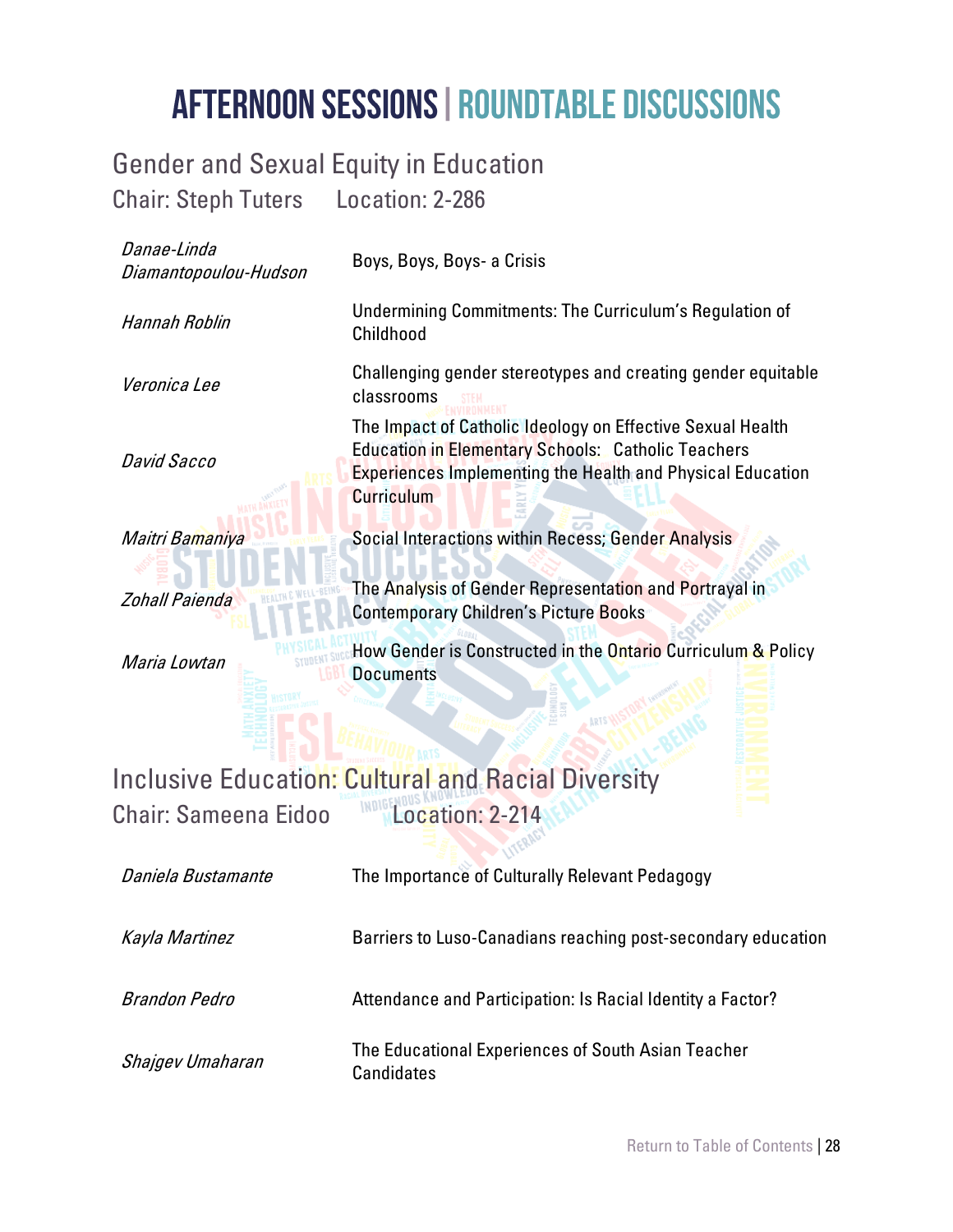| Sana Abuleil          | <b>Emotional Needs of Refugees in the Classroom</b>                                                                              |
|-----------------------|----------------------------------------------------------------------------------------------------------------------------------|
| Yachen Cao            | Integrating East Asian International and Newcomer Students<br>into the Public Secondary School System in Greater Toronto<br>Area |
| Anna Veronica Manasan | <b>Educating Refugee Students in Canadian Schools</b>                                                                            |
| Nimai Robitaille      | <b>Culturally Relevant Pedagogy in Classrooms</b>                                                                                |
| Andre Harriott        | "What Happened to Black People, Yo?": Race, Gender and the<br><b>Subjectivities of Black Male Teachers in Toronto</b>            |

FOULT

#### <span id="page-28-0"></span>Inclusive Education: Teaching in Integrated Classrooms Chair: Sofia Ferreyro Mazieres Location: 4-426

| Kaitlyn Calladine        | <b>Mainstream Inclusive Education</b>                                            |
|--------------------------|----------------------------------------------------------------------------------|
| Samantha Allen           | <b>Inclusive Classrooms</b>                                                      |
| Bianca Di Luca           | <b>Inclusive Education: Perceptions vs. Practice</b>                             |
| Aleksandra Pechijarevska | Inclusion of students with behavioural issues in the French<br>Immersion program |
| Samara Liberman          | <b>Inclusivity in Mainstream Education Classrooms</b>                            |
| Ho Yeung                 | The inclusion of students with exceptionalities in Ontario<br>classrooms         |
| <i>Valerie Lucic</i>     | Teacher implementation of inclusion for students with<br>exceptionalities.       |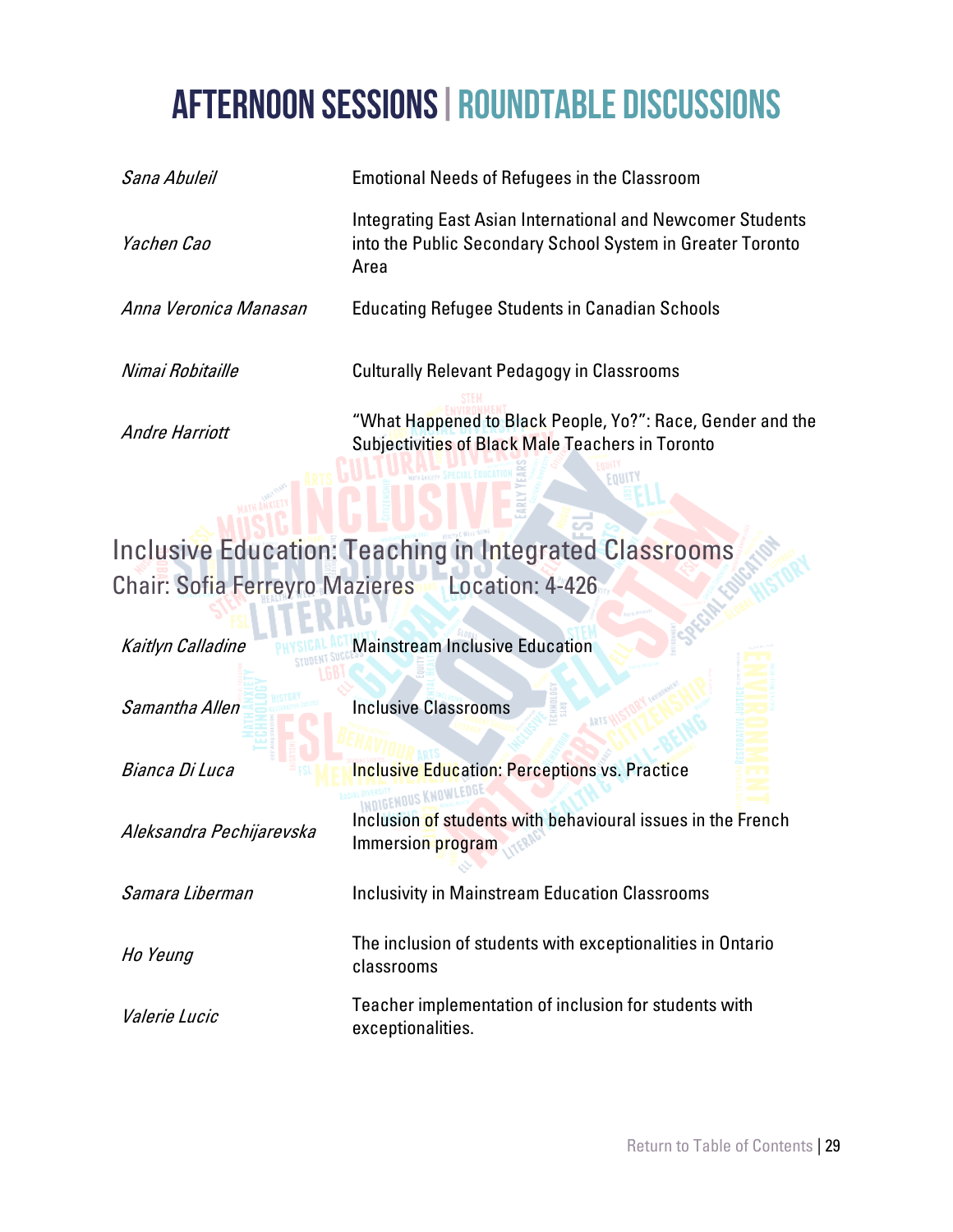#### <span id="page-29-0"></span>Mental Health & Student Well-Being Chair: Majd Zouda Location: Library

| Andreea Bacara       | Mindfulness in the Elementary Classroom - Supports and<br><b>Constraints from a Teacher's Perspective</b>       |
|----------------------|-----------------------------------------------------------------------------------------------------------------|
| Melissa Fiorelli     | Student Anxiety in the School System: How Teachers are<br><b>Practically Addressing Student Anxiety</b>         |
| Lilah Guttman-Gilman | The impact of mindfulness-based practices on educators and<br>their students                                    |
| Victoria Marsala     | Identifying Barriers: Analyzing the Lack of Mental Health<br>Referrals Seen in Ontario High-School Students     |
| Jingying Song        | What are the selected education agents' perceptions to shape<br>and regulate the current guardianship industry? |
| Elizabeth Munro      | Barriers to Mental Health Implementation in Canadian Schools                                                    |
| Annamaria Raaft Rezk | Integration Of Mental Health Disabilities Into Mainstream<br><b>Classrooms</b>                                  |
| Alexandria Saracino  | <b>Embedding Mindfulness in Elementary Classrooms</b>                                                           |
| Julisa Cummins       | <b>Teacher Attitudes Towards Incorporating Mindfulness Practices</b><br>into their Classrooms                   |
| Rabab Azouz          | Understanding Student's Mental Health in Relation to Social<br><b>Media Use</b>                                 |
| Marisa Di Leo        | <b>Fostering Mental Wellness in the Ontario Arts Curriculum</b>                                                 |
| <b>Matthew Smith</b> | The Capacity for Care                                                                                           |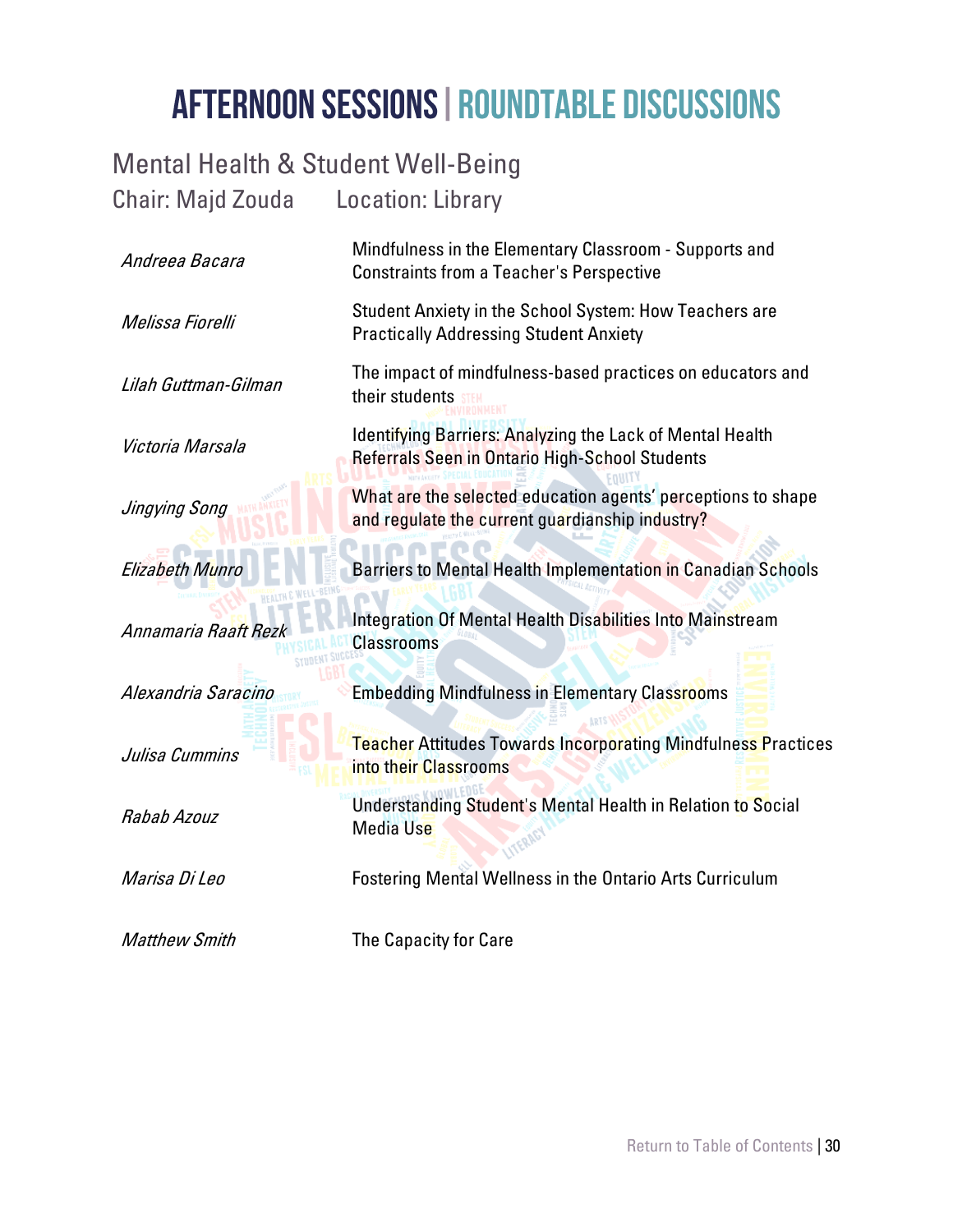Advances in Nutrition Education: What Can Canada Learn from

#### <span id="page-30-0"></span>Whole-Body Health: Food, nutrition, and brain power Chair: Carolyn Temertzoglou Location: 8-170

| Cara DiGiovanni                  | Advances in Nutrition Equcation. What Can Canada Learn Holli<br><b>Other Developed Countries?</b>                                                              |
|----------------------------------|----------------------------------------------------------------------------------------------------------------------------------------------------------------|
| Arestia Dehmassi                 | How teachers are cultivating sustainable & long lasting growing<br>food initatives for high school students                                                    |
| Katerina Liaconis                | Attitudes and beliefs of secondary school teachers towards<br>nutrition education and awareness in school                                                      |
| Rachel Costa                     | <b>Concussions and Return-to-Learn Programs</b>                                                                                                                |
| Adam Ungaro                      | <b>Concussion Policy within Ontario School Boards</b>                                                                                                          |
| Krista Camick                    | A Textbook Case of Health and Physical Education: A Document<br>Analysis of HAL2.0                                                                             |
|                                  |                                                                                                                                                                |
|                                  | <b>Environmental, Outdoor and Experiential Education</b>                                                                                                       |
| <b>Chair: Christina Phillips</b> | Location: 2-296                                                                                                                                                |
| <b>David Broadfoot</b>           | <b>Environmental Education and Critical Pedagogy</b><br>INDIGEN                                                                                                |
| Jessica Ruth Brown               | Outdoor Education Implementation In Ontario Elementary<br><b>Schools</b>                                                                                       |
| Devina Chaudhary                 | Non-Academic Benefits of Outdoor Education                                                                                                                     |
| Sarah Dunn                       | Getting to the roots: Exploring educators' perspectives on the<br>influence of various institutional factors on outdoor education<br>design and implementation |

<span id="page-30-1"></span>Brittany Gibb Elementary Teachers Perceptions and Practices with Regards to Using Outdoors Learning Experiences in the Classroom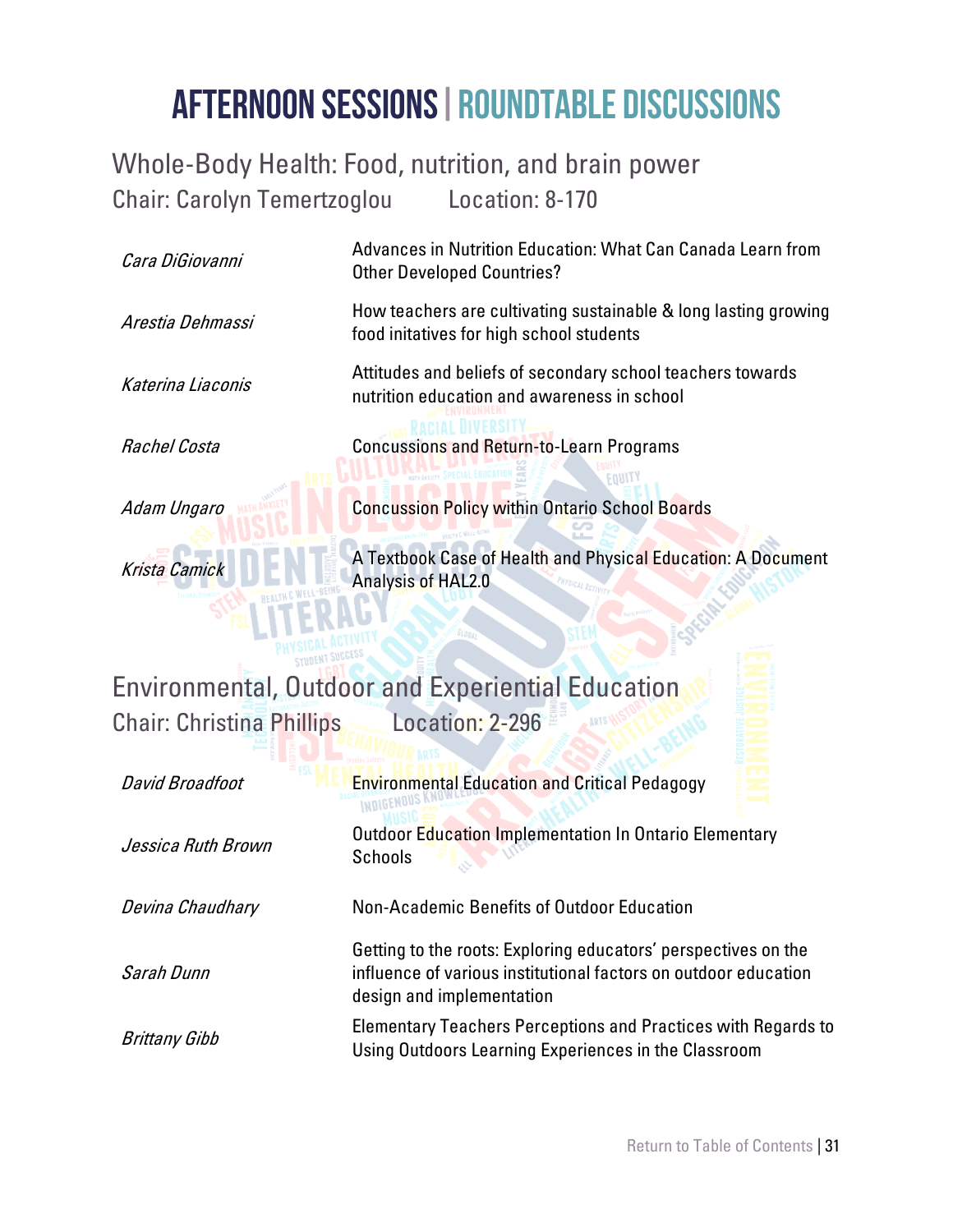Johnpaul Iafrate

<span id="page-31-0"></span>

| Samantha Wierdsma       | To what extent is the grade 7 Ontario Curriculum supporting the<br>inclusion of experiential education?                                       |
|-------------------------|-----------------------------------------------------------------------------------------------------------------------------------------------|
| Stephanie Sotnick       | <b>Outdoor Experiential Education</b>                                                                                                         |
|                         |                                                                                                                                               |
| <b>Math Education</b>   |                                                                                                                                               |
| <b>Chair: Mary Reid</b> | Location: 5-150<br><b>EQUITY</b>                                                                                                              |
| Helen Chai              | Math in Ontario - How does it compare with math in Singapore?                                                                                 |
| Stefana Gargova         | <b>Best Practices for Increasing Engagement with Mathematics</b><br>among Junior Students                                                     |
| Ting Li                 | Probing the Shift from Traditional Memory Math to Discovery<br>Math in Ontario's Grade 9 Curriculum                                           |
| Zainab Jakda            | <b>Taking the Mathematics Classroom Outdoors</b>                                                                                              |
| Alessia Remondini       | <b>Critical Social Justice and Ontario Math Education</b><br><b>INDIGENOUS KNOWLEDG</b>                                                       |
| Anastasia Loginova      | Integrating Culture in Ontario Secondary Math Education                                                                                       |
| Giulia Provenzano       | <b>Technology-Based Training for Secondary Math Educators</b>                                                                                 |
| Aran Choi               | Investigating Growth mindset theory incorporation in the Ontario<br>Secondary Mathematics Curriculum and its interpretations (Gr<br>$11 - 12$ |
| Jenevieve Navarro       | The Presence of Social and Emotional Learning through<br><b>Responsive Teaching in Mathematics</b>                                            |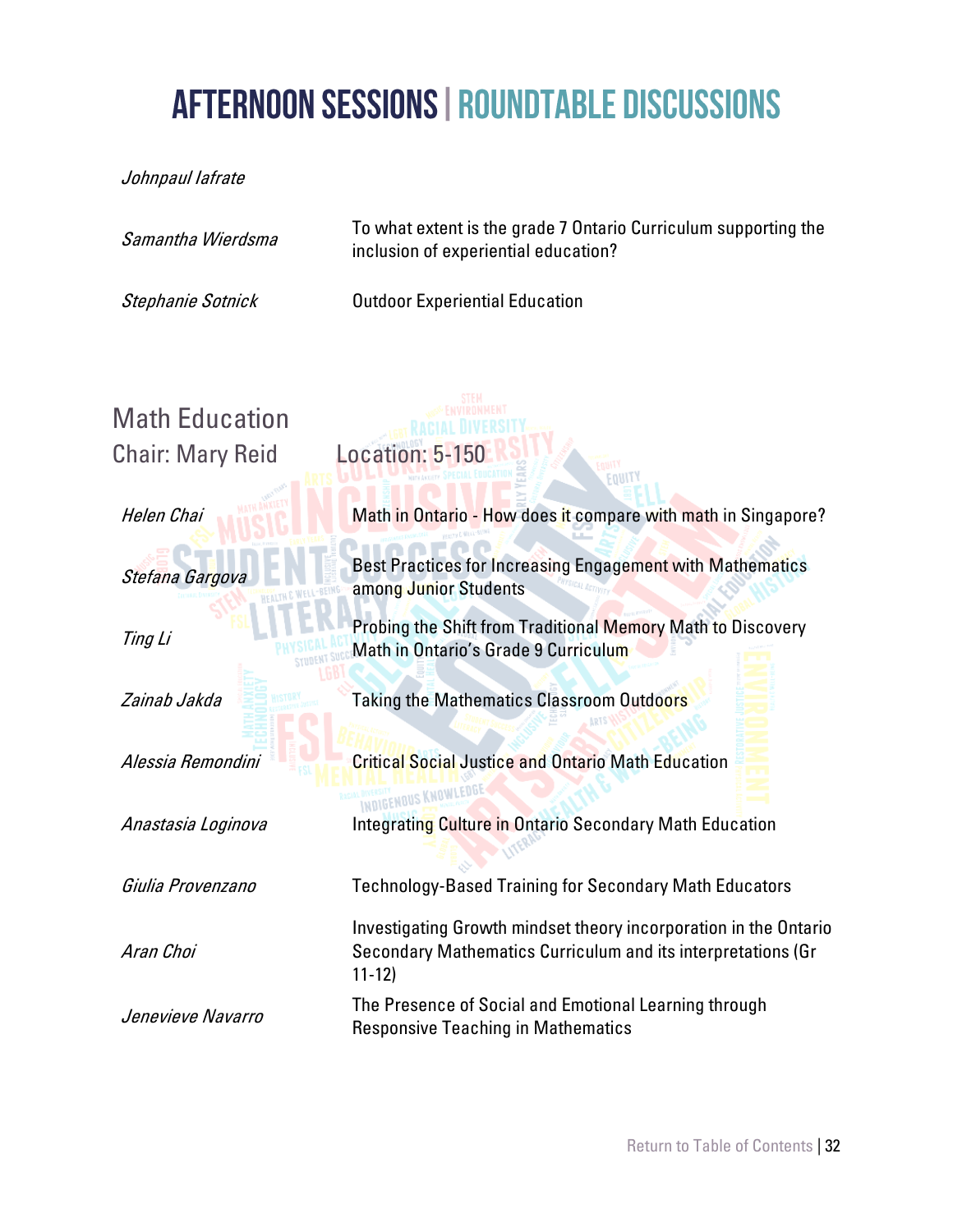#### <span id="page-32-0"></span>History Education Chair: Rose Fine-Meyer Location: 3-312

Concept in Ontario Secondary Schools

Michael Elliot

Jessica Lees Swimming Shallowly or Diving Deep

Alessia Fedrigoni Promoting Student Engagement in History Classrooms Leah Martelley Using History to Engage 21st Century Learners in Popular Culture

Implementing Moral Judgment-Making as an Historical Thinking

**Marissa Furtado Indigenous Representation in the History Curriculum** 

#### <span id="page-32-1"></span>Literacy Education

Chair: Larry Schwartz Location: 2-295

STUDENT

| Jeremy Foote             | The Affective Turn in Critical Pedagogy                                                                   |
|--------------------------|-----------------------------------------------------------------------------------------------------------|
| Lian Chang               | <b>Intrinsic and Extrinsic Factors as Predictors of Reading</b><br><b>Motivation in Elementary School</b> |
| Samantha Scalia          | <b>Financial Literacy in the Elementary School Classroom</b>                                              |
| <b>Molly Shannon</b>     | Teachers Perception of Literacy Learning in a Forest School<br>Setting                                    |
| <b>Hayley Nethersole</b> | <b>Motivation and Literacy: Best Practices for Primary Literacy</b><br><b>Teachers</b>                    |
| Angelique Polizos        | Literacy: How to Bridge the Gender Gap                                                                    |
| Nicole Tedesco           | Multicultural Children's Literature                                                                       |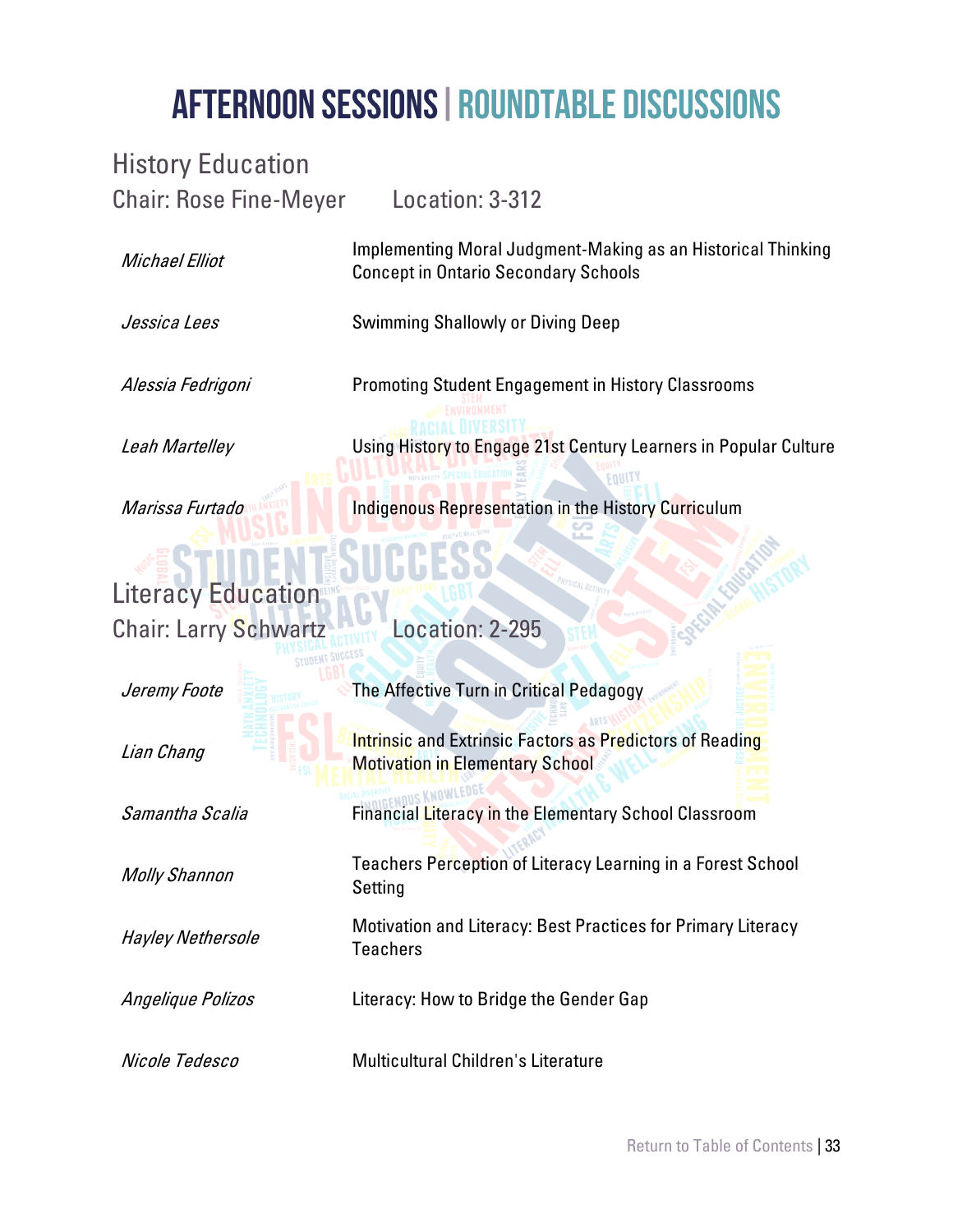#### <span id="page-33-0"></span>Early Years Education

Chair: Jackie Eldridge Location: 5-270 Giulia Cancellara Play-Based Learning and its Role in the Ontario Education System Bianca Gasbarre Kindergarten Aqs Strengthen Teacher/ECE Relations? Aubryanna Petrick **Outdoor Education in the Kindergarten Classroom** Brendan Sparling **Promoting Healthy Nutrition in Kindergarten** 

#### <span id="page-33-1"></span>21st Century Competencies, Citizenship, and Creativities Chair: Mary Lynn Tessaro Mary Location: 4-410

**Lucas Martinelli How Ontario Views 21st Century Competencies** Karen Pollo-Uruena A look into Global Citizenship Education for Students in Ontario in the Toronto Catholic District School Board Lisa Arnold **Creativity and Ontario's Elementary Curriculum Documents** Andielika Javorina Teacher Attitudes Toward Creativity

[Return to Table of Contents](#page-2-0) | 34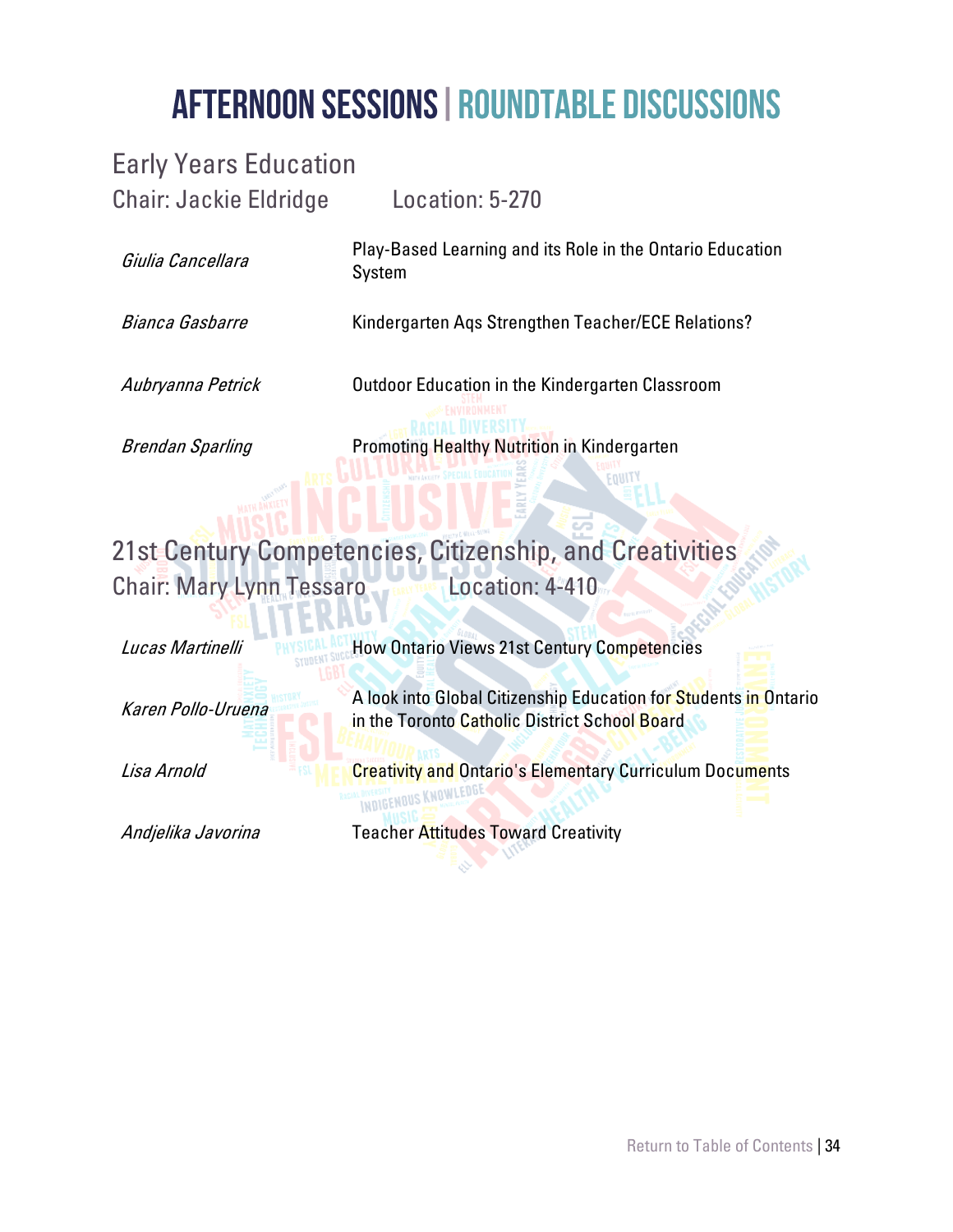#### <span id="page-34-0"></span>Factors affecting student success and teaching strategies Chair: Victorina Baxan Location: 2-279

| Adriana Zenkovich   | Youth Leadership Programming in Elementary Schools:<br><b>Implementation and Outcomes</b>                                 |
|---------------------|---------------------------------------------------------------------------------------------------------------------------|
| Simona Flumian      | <b>Effective Pedagogical Strategies to Support Children Going</b><br><b>Through Parental Separation</b>                   |
| Maria Christopoulos | <b>School Libraries as Pedagogical Supports</b>                                                                           |
| Maeve Buckley       | Controversy in the Classroom: an Exploration of Selected<br><b>Teachers' Beliefs, Strategies and Challenges</b>           |
| <b>Danielle Lee</b> | The effects of ASP coordinators have programs on the holistic<br>and academic development of low SES, elementary students |
| Sang Lee            | Two examples of using controversy for student discussion in the<br>classroom                                              |
| Andreea Moraru      | Teachers' perceptions of the impact of parental involvement on<br>students' academic achievement                          |
| Ryan Nunes          | How FSL teachers address the needs of their students?                                                                     |
|                     |                                                                                                                           |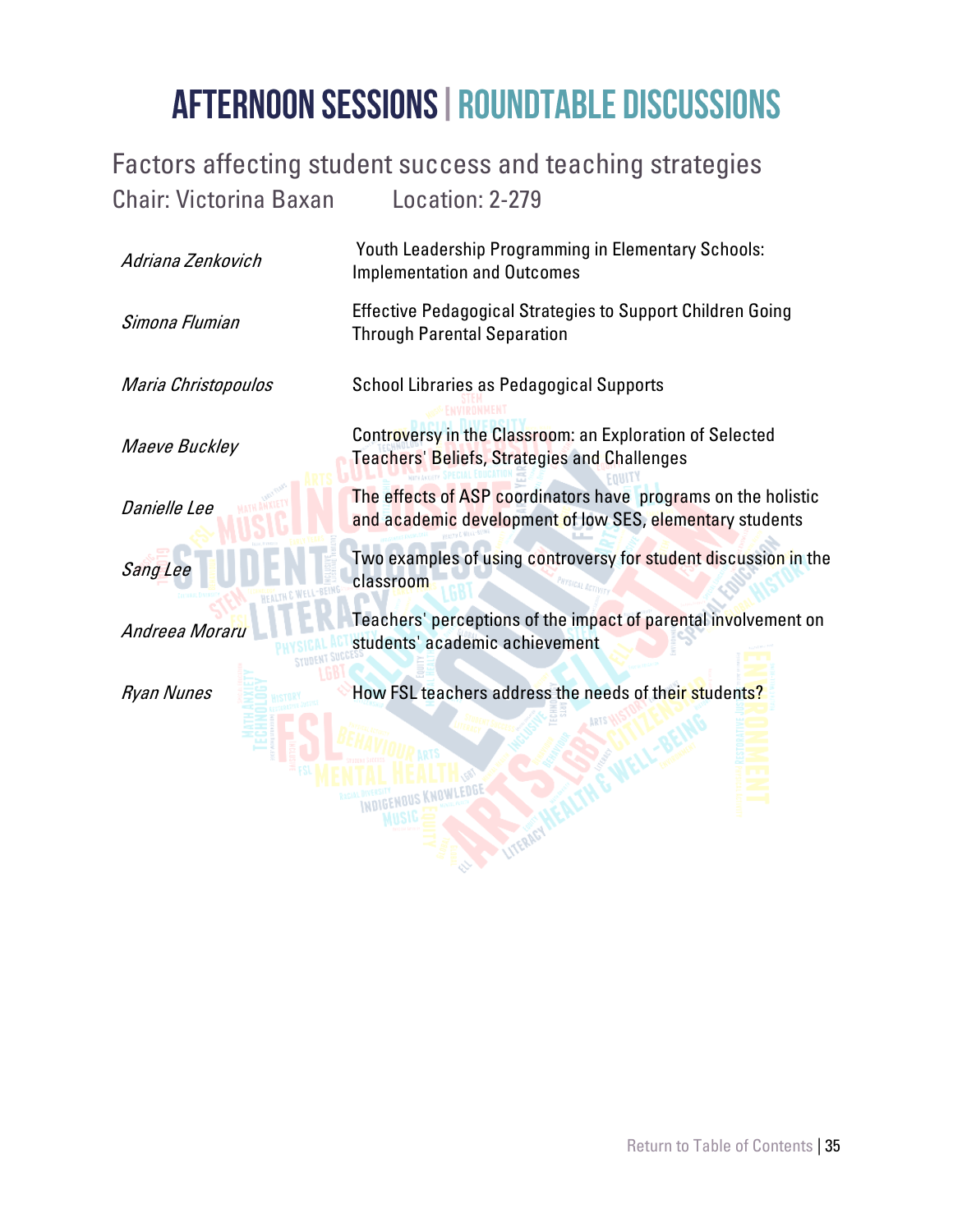#### <span id="page-35-0"></span>Mixed Topics | Location: Nexus Lounge

| Alysiagh Thompson             | 'It's Hard Work But It's Necessary Work': Strategies For Utilizing<br>Culturally Relevant and Responsive Pedagogy In The Classroom                                   |
|-------------------------------|----------------------------------------------------------------------------------------------------------------------------------------------------------------------|
| Andrea Plesko                 | Let's Do the Math: Do Our Efforts Add Up to Student Success?                                                                                                         |
| <b>Ashley Patoine</b>         | <b>Teaching Using Multiple Intelligences</b>                                                                                                                         |
| Carolyn Nnawuchi              | Achieving Excellence: Mental Health Support for Students in<br><b>Ontario</b>                                                                                        |
| <b>Chantal Mitchell-Brown</b> | How Teachers' Perceptions and Beliefs Towards Indigenous<br><b>Education Reflect Their Teaching in The Classroom</b>                                                 |
| Colette Cseke                 | Sun Salutations for Self-Regulation: Implementing Classroom<br><b>Yoga to Improve Student Self-Regulation</b>                                                        |
| Daisy Mae Soan                | <b>Experiences of Internationally Educated Teachers During Their</b><br>Integration into Ontario Schools and the Effects on Perceived<br><b>Teacher Authenticity</b> |
| Diviya Sagar                  | <b>Understanding Elementary Teacher Perspectives on Tutoring</b><br>Programs                                                                                         |
| <b>Emily Wright</b>           | Stereotypes about Homelessness Within Children's Picture<br><b>Books</b>                                                                                             |
| Frederick Spiewak             | <b>Encouraging Indigenous Success: Curricular Reform and Policy</b><br>in Ontario                                                                                    |
| Harbani Kaur                  | Influence of context on teachers' choices about children's<br>literature                                                                                             |
| Jessica Jamuyot               | <b>Technology and Professional Development Courses</b>                                                                                                               |
| Jian Li                       | Parental involvement in establishing mental health and wellness<br>support for students inside TDSB schools                                                          |
| <b>Kasey Peters</b>           | Calm Mind, Calm Body, Ready to Learn: The Impact of Self-<br><b>Regulation on Student Learning</b>                                                                   |
| <b>Liron Shitrit</b>          | Social Participation of Students with Special Educational Needs<br>Integrated in a Mainstream Classroom                                                              |